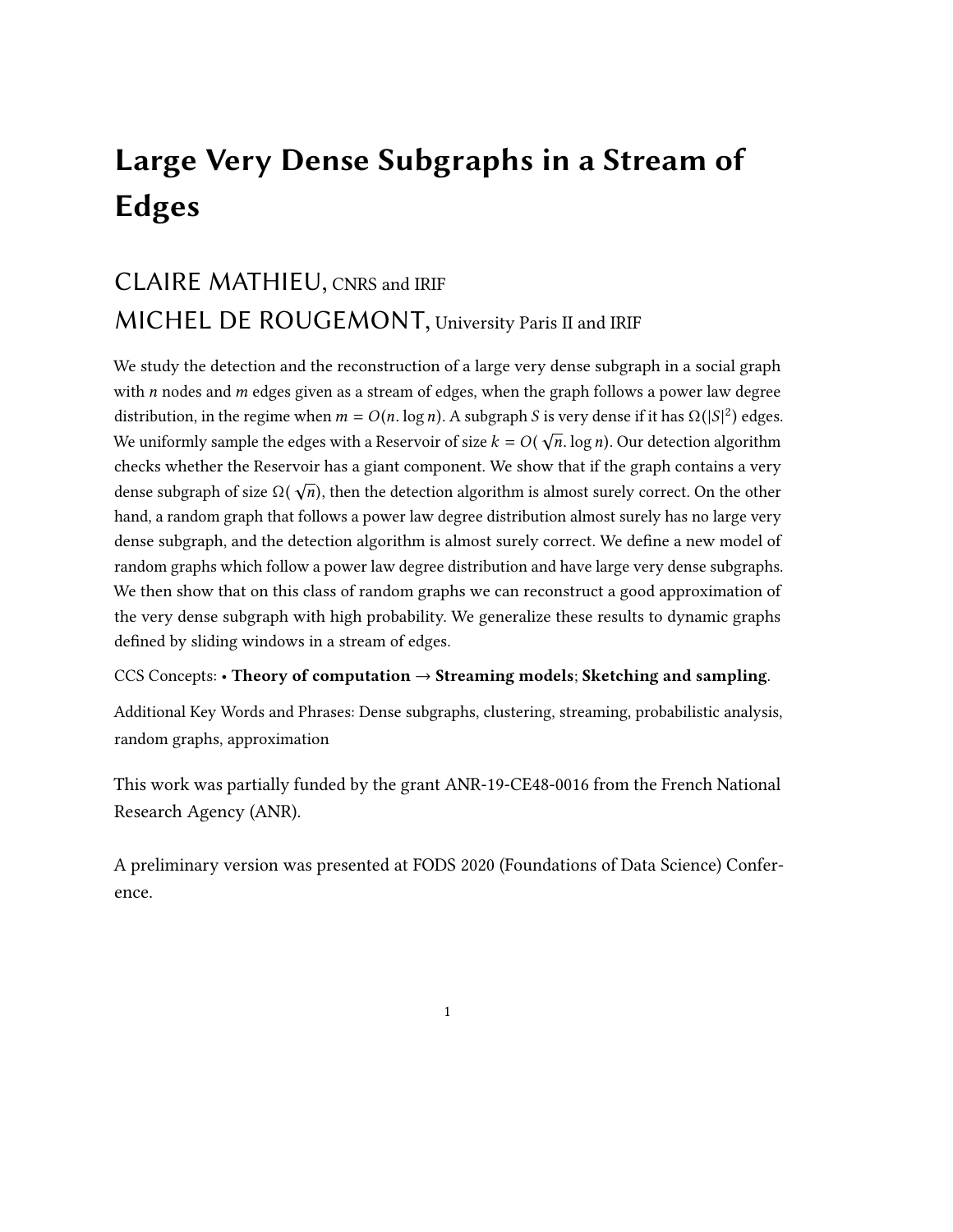# <span id="page-1-0"></span>CONTENTS

| Abstract                                                                 | $\mathbf{1}$   |
|--------------------------------------------------------------------------|----------------|
| Contents                                                                 | $\overline{c}$ |
| Introduction<br>1                                                        | 3              |
| Preliminaries<br>$\overline{2}$                                          | 6              |
| Large dense subgraphs<br>2.1                                             | 6              |
| 2.2<br>Sampling social graphs and dynamic graphs                         | 6              |
| Random graphs<br>2.3                                                     | 7              |
| 2.3.1<br>Erdös-Renyi graphs                                              | 7              |
| Power-law graphs<br>2.3.2                                                | 9              |
| Graphs with and without large very dense subgraphs<br>3                  | 10             |
| Uniform configuration model<br>3.1                                       | 10             |
| Models with a large very dense subgraph<br>3.2                           | 11             |
| Existence of a large very dense subgraph<br>4                            | 12             |
| Analysis when there is a large very dense subgraph<br>4.1                | 13             |
| Analysis in the uniform case<br>4.2                                      | 14             |
| Degree distribution in the Reservoir<br>4.2.1                            | 15             |
| High probability analysis for sequences of degree distributions<br>4.2.2 | 20             |
| Space lower bounds<br>5                                                  | 21             |
| Concentrated case: reconstructing a complete subgraph<br>6               | 23             |
| Dynamic graphs<br>7                                                      | 26             |
| Dynamic models<br>7.1                                                    | 27             |
| Deciding properties of dynamic random graphs<br>7.2                      | 28             |
| Dynamic estimation of $\mathcal S$<br>7.3                                | 29             |
| Implementation<br>7.4                                                    | 29             |
| References                                                               | 30             |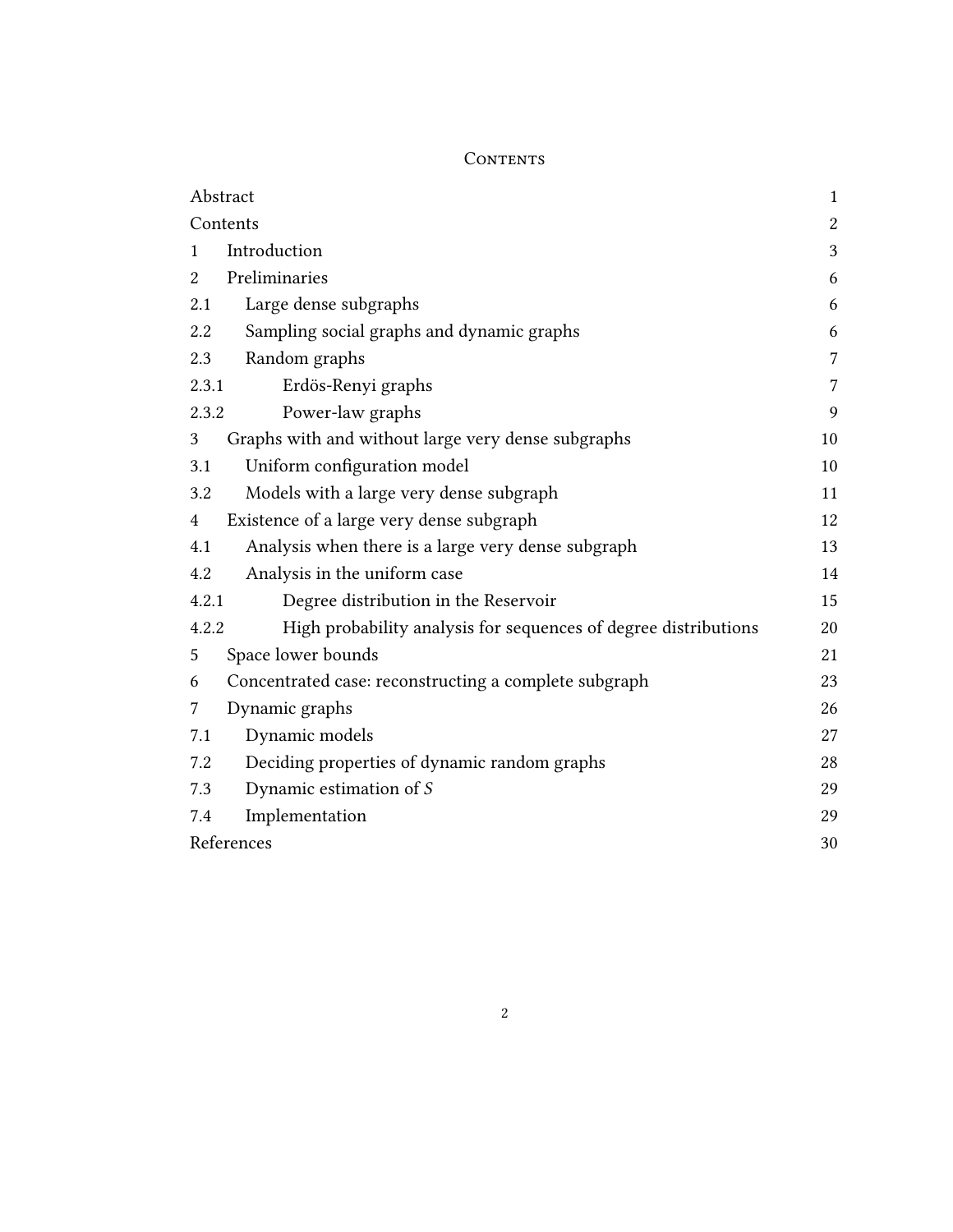#### <span id="page-2-0"></span>1 INTRODUCTION

We study the efficient detection of large dense subgraphs in social graphs, given as a stream of edges, by looking at only a small fraction of the stream. Our viewpoint comes from two constraints. First, given the massive size of social networks, our algorithms cannot store the graph in memory: the space used must be sublinear. Second, the dynamic feature corresponds to the evolution of the social network and our algorithms have to take a single pass over the stream. Given those two constraints, what kind of structure can be detected algorithmically?

Large dense subgraphs. Social networks such as Twitter evolve dynamically, and dense subgraphs appear and disappear over time as interest in particular events grows and wanes. How can we detect large dense subgraphs efficiently? The classical density is the ratio  $\rho = |E[S]|/|S|$ , where  $E[S]$  is the set of edges internal to S. In the case of a stream of edges, the approximation of dense subgraphs is well studied in [\[8,](#page-30-0) [16,](#page-30-1) [19,](#page-30-2) [26\]](#page-31-0) and an  $\Omega(n)$  space lower bound is known [\[5\]](#page-29-2). Social graphs define a specific regime for which we propose a streaming algorithm which uses  $O(\sqrt{n} \cdot \log n)$  space. Our density objective is however different.

<span id="page-2-1"></span>Definition 1.1. The  $(\gamma, \delta)$ -large very dense subgraph problem, where  $\gamma \leq 1$ , takes as input a graph  $G = (V, E)$  and decides whether there exists an induced subgraph  $S \subseteq V$  such that  $|S| > \delta$  $\sqrt{n}$  and  $|E[S]| > \gamma |S| (|S| - 1)/2$ .

A very dense subgraph, also called a *γ*-clique, is a subset S such that the condition  $|E[S]| > \gamma |S| (|S| - 1)/2$  holds. If you consider two random nodes of S, they are connected by an edge with probability  $\gamma$ . Observe that  $\gamma$ -cliques have the following nice structure, which does not hold for the usual measure  $|E(S)|/|S|$ : if S is a y-clique then for any  $2 \le i \le |S|$ , there exists a set of size *i* that is a *γ*-clique. In fact, a random subset of *S* has this property on average. The  $(y, \delta)$ -large very dense subgraph problem is NP-hard and hard to approximate [\[20\]](#page-30-3), as it contains the maximum clique problem as the special case when  $\gamma = 1$ . This leads us to use a new notion of approximation, adapted to a specific distribution of the inputs.

Degree distribution and the Configuration model. A scale-free network is a network whose degree distribution asymptotically follows a power law: the fraction of nodes with degree *d* is proportional to  $d^{-O(1)}$  for *d* tending to infinity. Many real-world networks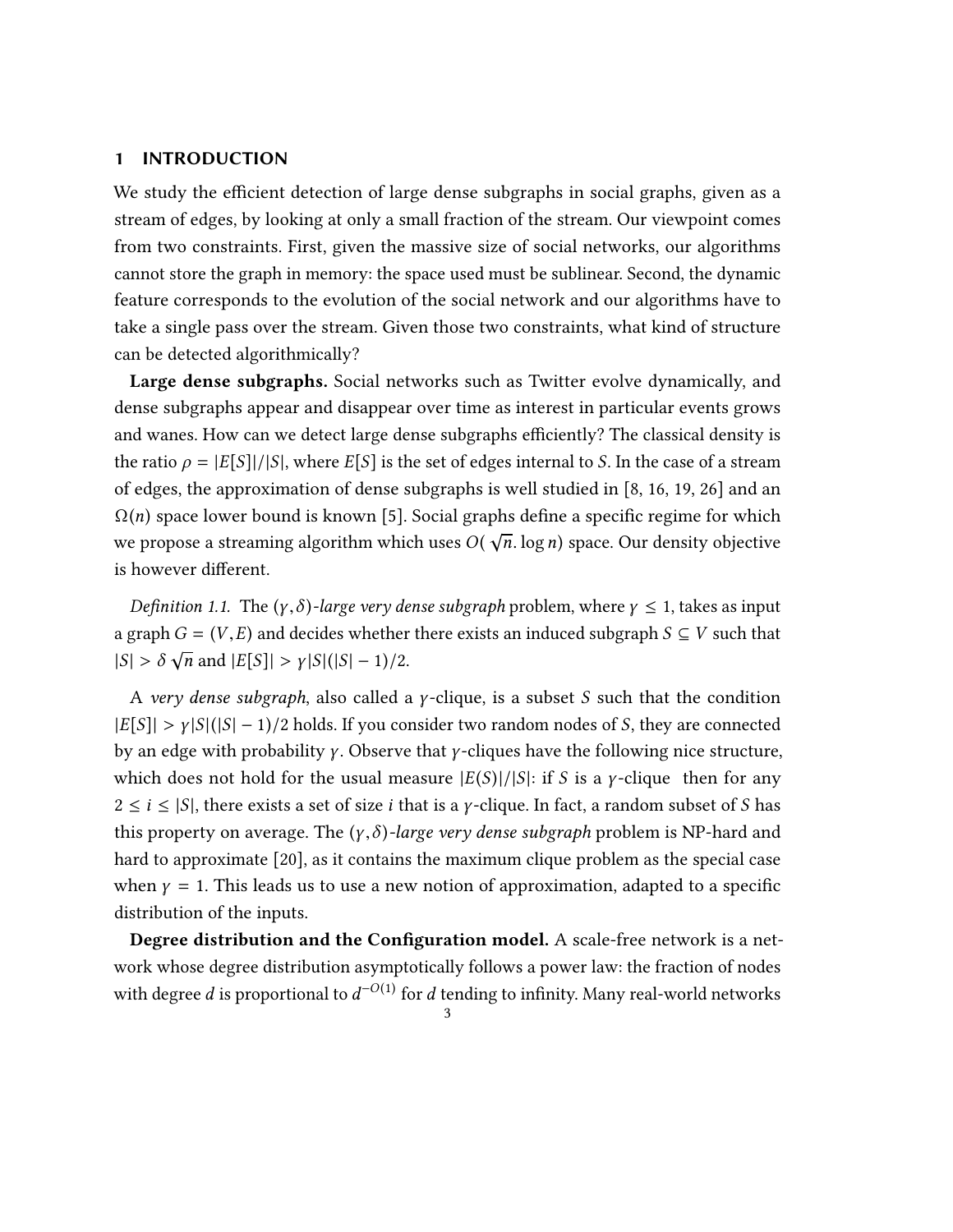are thought to be scale-free. In this paper, we focus on social network models with a fixed degree sequence following a power law  $d^{-2}$ , which is such that the total number of edges is  $m = O(n \log n)$ . The configuration model takes a feasible degree sequence and generates a multigraph with that degree sequence. Let  $\mu$  denote the distribution of simple graphs obtained with the configuration model applied to the power law degree distribution  $d^{-2}$ . (We defer the discussion of how to get a simple graph from the multigraph to section [3.1\)](#page-9-1). The configuration model is a standard model used already in sociology in 1938 in a directed version [\[28\]](#page-31-1), and also for modeling the World Wide Web [\[15\]](#page-30-4), public opinion formation [\[32\]](#page-31-2), etc. There are other generative models such as the Preferential Attachment model [\[7\]](#page-29-3), the Copy model [\[22\]](#page-30-5), and many others, see [\[2,](#page-29-4) [3,](#page-29-5) [23,](#page-31-3) [29\]](#page-31-4) for example.

One-sided-stochastic approximation. We relax the definition of a randomized algorithm A, with a one-sided approximation, where for Yes instances we consider the worst case, but for No instances we only consider random inputs for  $\mu$ . Indeed, a standard way to relax a decision problem would be to design an  $\epsilon$ -tester that decides whether the input is a Yes instance or is  $\epsilon$ -far from Yes instances, i.e. within edit distance at least  $\epsilon m$  from any Yes instance; but for our problem, no graph is  $\epsilon$ -far from Yes instances, so the notion of  $\epsilon$ -tester is not the right one here.

<sup>A</sup> one-sided stochastic randomized Reservoir algorithm A for a language L satisfies the following two conditions:

- For all  $x \in L$ ,  $Prob_{\Omega}[A(x)$  accepts $] \geq 1 \varepsilon$
- If  $x \notin L$  is drawn from  $\mu$ ,  $Prob_{\mu \times \Omega}[A(x)$  rejects]  $\geq 1 \varepsilon$

where  $\Omega$  is the set of possible Reservoirs (subsets of edges with prescribed cardinality), with a uniform distribution. We design a one-sided randomized streaming algorithm for the  $(\gamma, \delta)$ -large very dense subgraph problem and believe that this approximation for a distribution of inputs can also be useful in some other contexts.

Static results. We study how to decide the presence of large very dense subgraphs with a Reservoir sampling [\[31\]](#page-31-5) and how to reconstruct such a very dense subgraph from the samples<sup>[1](#page-3-0)</sup>. We study the existence of giant components in the Reservoir using random graph techniques, adapted to graphs with this degree distribution. Indeed, the Reservoir

<span id="page-3-0"></span> $\overline{^{1}}$ In this paper, whenever we speak of a "dense subgraph", we mean a *large* very dense subgraph, where the minimum size to qualify as large is specified in the theorem statements.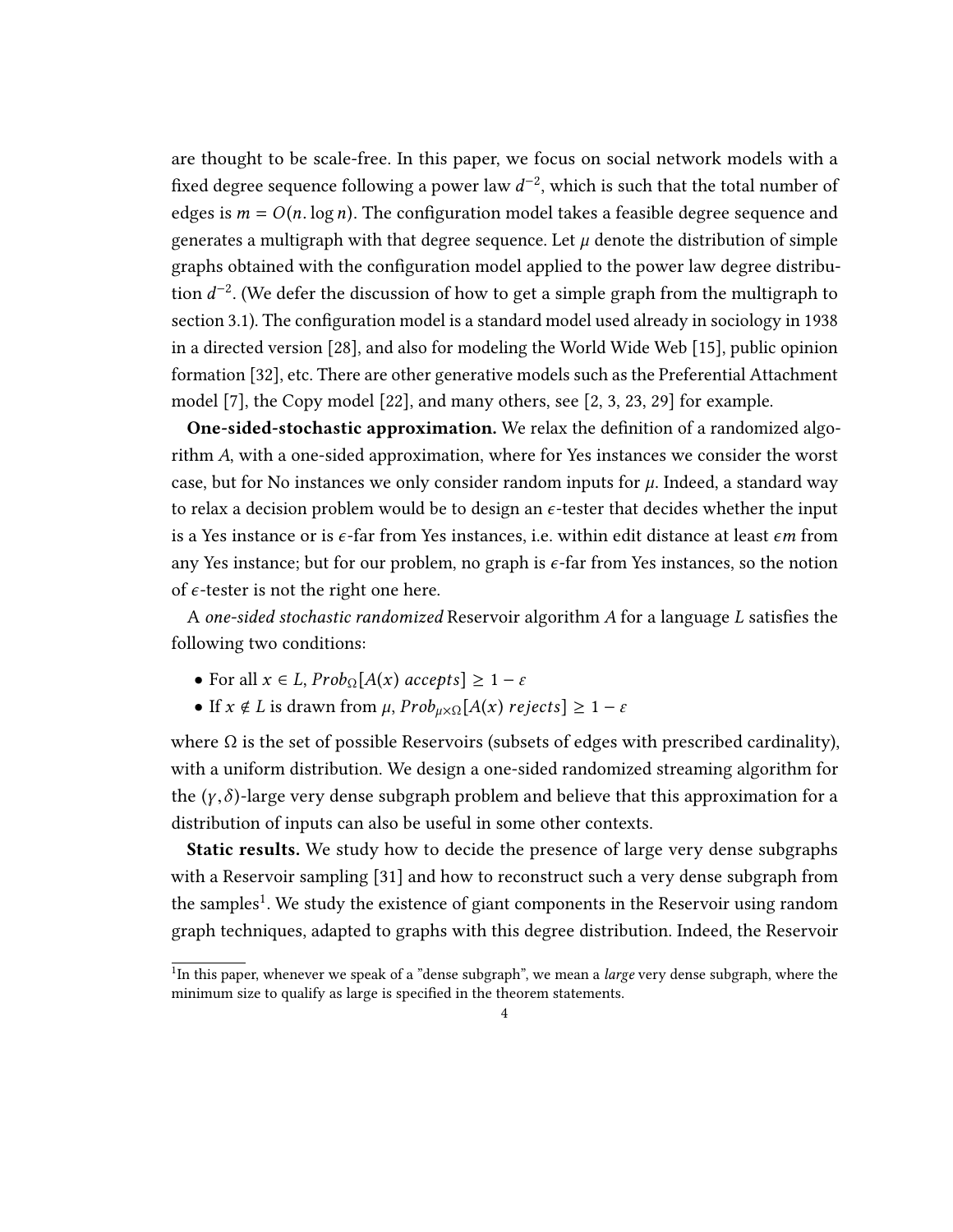is a random uniform sample of a power law graph, whereas the Erdös-Renyi model is a random uniform sample of the complete graph. If the graph has a very dense subgraph S of size  $\Omega(\sqrt{n})$ , then a Reservoir of size  $\Omega(\sqrt{n} \cdot \log n)$  has a giant component (Theorem [4.1\)](#page-12-1). In order to detect the existence of a very dense subgraph, our first algorithm (Algorithm DETECT( $\gamma$ , $\delta$ ) simply checks whether there is a large enough connected component in the Reservoir. The analysis relies on a Theorem by Molloy and Reed on asymptotic sequences, but there are additional difficulties here, due to the fact that our sequences are not deterministic but random.

We then analyze the situation when the graph does not have a large very dense subgraph: we take the configuration model of random graphs which follow a power law degree distribution ([\[29\]](#page-31-4), see also next section). We observe that in this case there is no giant component in the Reservoir (Lemma [3.4\)](#page-10-1) and that Algorithm  $\text{Defect}(\gamma,\delta)$  is correct (Theorem [4.2\)](#page-13-1). In Corollary [5.4](#page-22-1) we show an  $\Omega(\sqrt{n})$  space lower bound.

Given a graph that has a very dense subgraph, how can we not only detect its existence but also reconstruct it? We propose a simple algorithm (Algorithm 2) that uses the 2 core of the largest connected component of the Reservoir. We define a variant of the configuration model, giving a preference to edges inside a certain subset of the vertices, so that the graph contains a very dense subgraph, and show that in this case Algorithm 2 reconstructs an approximation of the very dense subgraph (Theorem [6.1.](#page-22-2))

Social networks dynamics and dynamic results. We consider "bursty" windows when the number of edges in each window varies. Uniform sampling in a window is the Reservoir sampling [\[31\]](#page-31-5) and it has been generalized to overlapping windows in [\[4,](#page-29-6) [9\]](#page-30-6). We turn to the dynamic case with sliding windows. We show in Corollary [7.2](#page-27-1) that we can detect the existence of a large very dense subgraph by generalizing Algorithm DETECT( $\gamma$ , $\delta$ ) (Algorithm 3). The configuration model can be generalized to dynamic random graphs (Section [7.1\)](#page-26-0), and then none of the successive Reservoirs have a giant component, Corollary [7.3.](#page-28-1) In the concentrated case for some time interval  $\Delta$ , the random graphs during that interval have a very dense subgraph S and Algorithm 4 approximates S, Corollary [7.4.](#page-28-2)

Plan of the paper. In section 2, we review the large dense subgraphs, Reservoir sampling for dynamic graphs and random graphs. In section 3 we describe random graphs which follow a power law degree distribution with or without large very dense subgraph.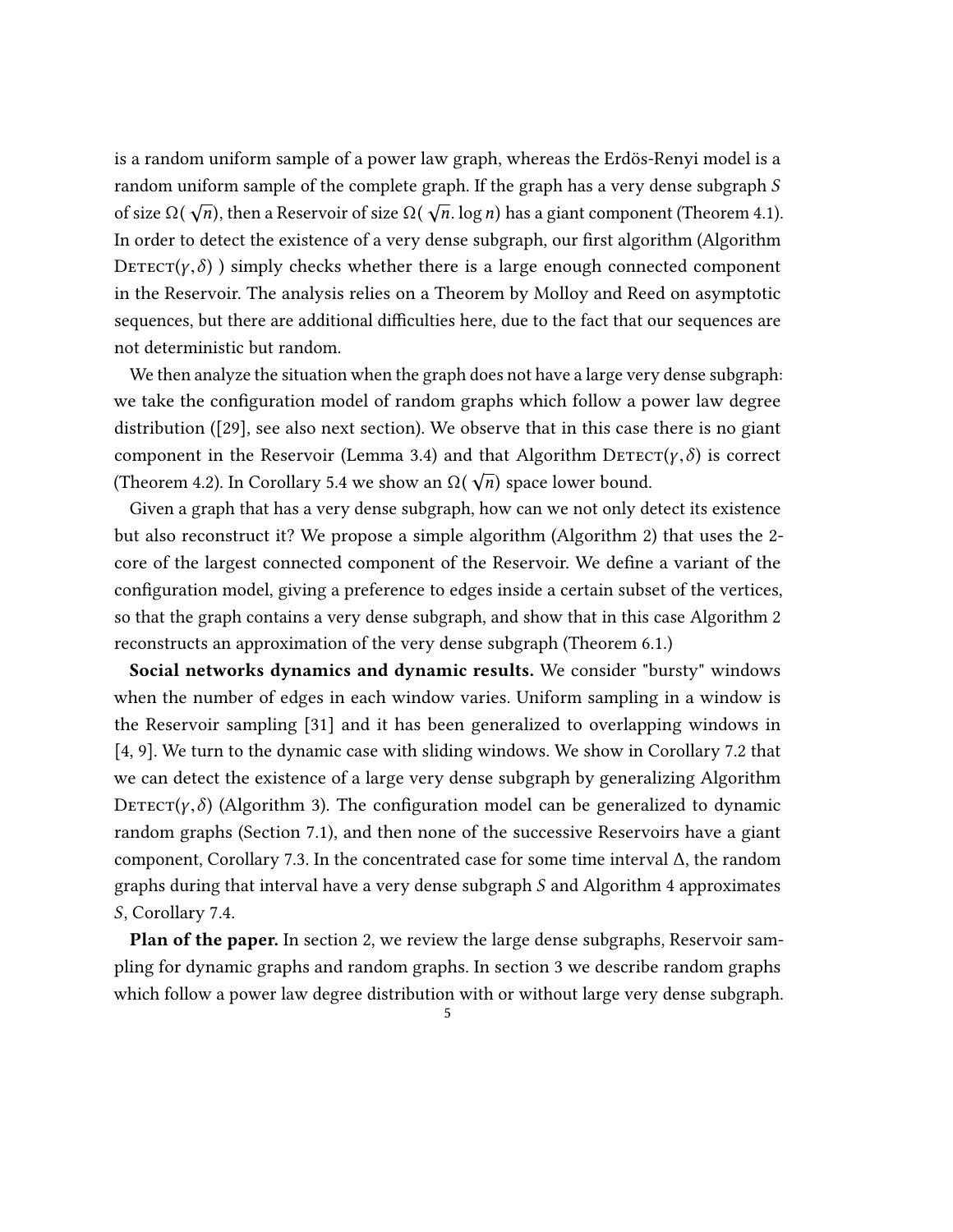In section 4 we present the Algorithm  $\text{Defect}(\gamma, \delta)$  and its analysis on positive and random instances. In section 5, we study the space lower bounds. In section 6, we show how to reconstruct a good approximation of large very dense subgraph from the samples. In section 7, we generalize the approach to dynamic graphs defined by sliding windows.

### <span id="page-5-0"></span>2 PRELIMINARIES

Throughout the paper, we ignore the rounding of our parameters to the nearest integer, when it only has an impact on second-order terms. For example, we look for a very dense subgraph with at least  $\delta \sqrt{n}$  nodes. We approximate the existence of a very dense subgraph √ in the regime where  $m = O(n.logn)$ , observed in social graphs.

#### <span id="page-5-1"></span>2.1 Large dense subgraphs

There are several definitions of a cluster in a graph [\[1\]](#page-29-7) and our definition [1.1](#page-2-1) assumes a large *γ*-clique, as setting the value of the parameter  $\gamma$  to 1 corresponds to a clique for S. Studies of the Web graph have previously used large bipartite cliques as a defining marker of Web communities [\[22\]](#page-30-5). This differs from a common definition of dense subgraph according to which the average degree within the subgraph,  $\rho(S) = E(S)/|S|$ , must be greater than some fixed threshold  $\lambda$ . A classical NP-hard [\[21\]](#page-30-7) optimization problem is to approximate  $\rho^* = Max_S\{\rho(S)\}$  and to find possible witnesses  $S^*$  for  $\rho^*$ , in particular when the graph is given as a stream of edges [\[8,](#page-30-0) [19,](#page-30-2) [26,](#page-31-0) [26\]](#page-31-0). If the entire graph is known, there are several classical techniques to find large  $\gamma$ -clique subgraphs. In this context, it is hard to approximately detect subgraphs S with large value of  $|E(S)|/|S|$ : an  $\Omega(n)$  space lower bound is known [\[5\]](#page-29-2) based on the multiparty Disjointness problem [\[6,](#page-29-8) [10\]](#page-30-8). As we are interested in large dense subgraphs, i.e.  $|S| \ge \Omega(\sqrt{n})$ , we observe in Corollary [5.3](#page-22-3) that in this case the space lower bound is reduced to  $\Omega(\sqrt{n})$ .

For a large very dense subgraph, we show in Corollary [5.4](#page-22-1) that the same space lower bound  $Ω( \sqrt{n})$  applies. For a comparison, our algorithm uses space  $O( \sqrt{n} \cdot \log n)$ .

#### <span id="page-5-2"></span>2.2 Sampling social graphs and dynamic graphs

Social graphs have a specific structure: a specific degree distribution (a power law), and some very dense subgraphs. In our framework, we do not store the entire graph as we sample the edges and will only approximate these very dense subgraphs. For example,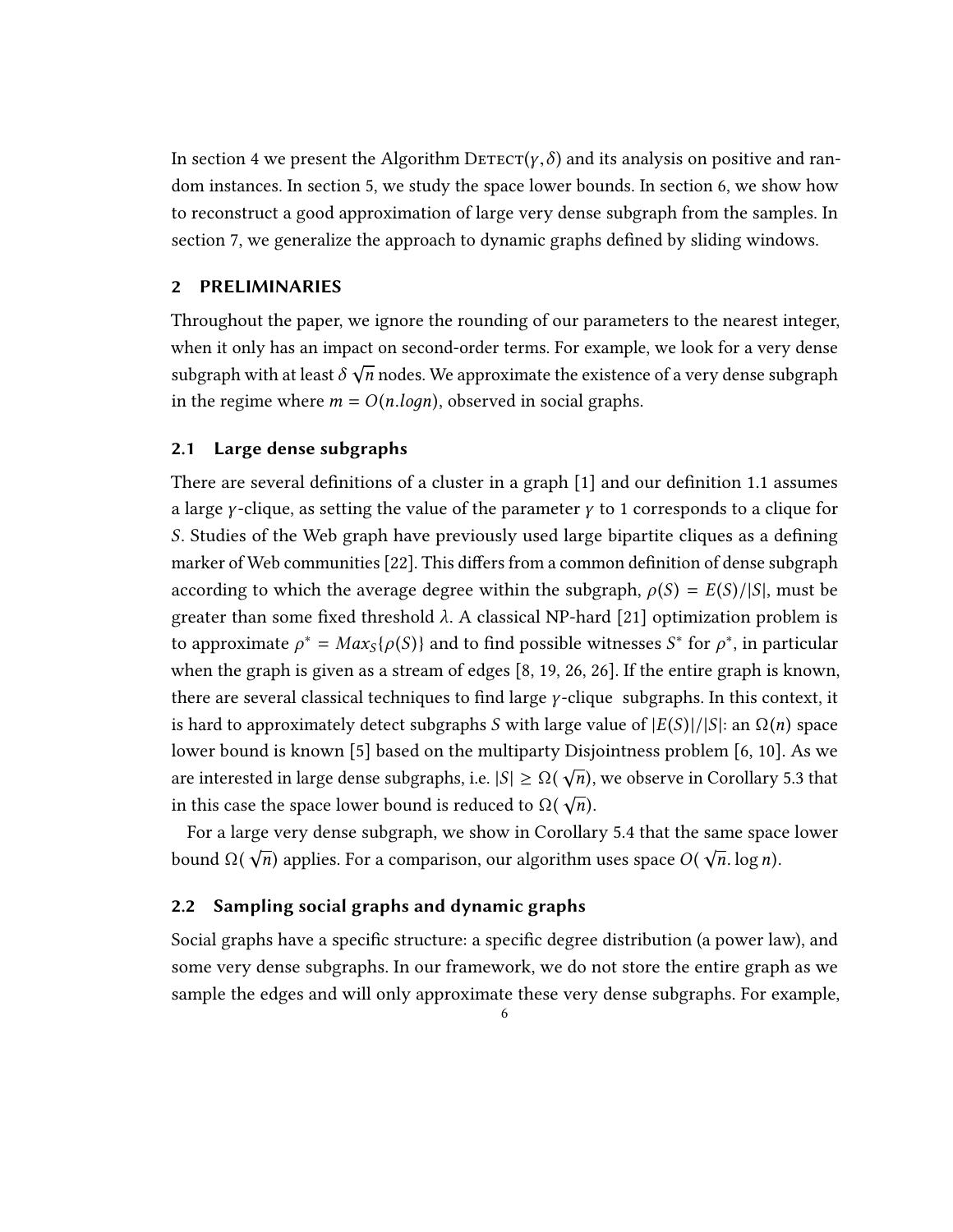imagine that the entire graph is a complete graph S. Each edge is selected in the Reservoir with probability  $\frac{k}{m}$ , so the Reservoir follows the Erdös-Renyi model  $G(n, p)$  (see next section) where  $n = |S|$  and  $p = \frac{k}{m}$ . It is well-known that there is a phase transition at  $p = 1/n$ , for the emergence of a giant component. We first show that for a *γ*-clique subgraph, a giant component emerges at  $p = 1/\gamma$ .n. We then study sufficient conditions to observe a giant component in the Reservoir.

Dynamic graphs and models of densification in social graphs have been studied in [\[25\]](#page-31-6). Dynamic algorithms approaches are presented in [\[13\]](#page-30-9). We consider sliding windows defined by two parameters: the time length  $\tau$ , and the time step  $\lambda < \tau$  such that  $\lambda$  divides  $\tau$ . In a stream of edges  $e_1, e_2, \ldots e_i, \ldots$ , each edge has a timestamp. Let  $t_1 = \tau$  and  $t_i = \tau + \lambda \cdot (i-1)$ for  $i > 1$ . Let  $G_i$  denote the graph defined by the edges whose timestamps are in the time interval  $[t_i - \tau, t_i]$ . We write  $G(t)$  for this sequence. The graphs  $G_{i+1}$  and  $G_i$  share many edges: old edges of  $G_i$  are removed and new edges are added to  $G_{i+1}$ .

A Reservoir sampling [\[31\]](#page-31-5) reads a stream of edges  $e_1, e_2, \ldots e_i, \ldots e_n$  and selects k edges uniformly  $(k \le n)$ , i.e. each edge is chosen with probability  $\frac{k}{m}$ . It first initializes the Reservoir to  $e_1, e_2, \ldots, e_k$ . Then for each *i* such that  $k < i \leq n$ , it selects  $e_i$  with probability  $k/i$ . If  $e_i$  is selected, it replaces a random element of the Reservoir, selected with probability 1/k. In a dynamic window  $w_i$ , we assume we can maintain k uniform samples in each Reservoir  $R_i$ , using techniques presented in [\[4,](#page-29-6) [9\]](#page-30-6).

#### <span id="page-6-0"></span>2.3 Random graphs

<span id="page-6-1"></span>2.3.1 Erdös-Renyi graphs. The classical Erdös-Renyi model  $G(n, p)$  [\[17\]](#page-30-10), generates random graphs with *n* nodes and edges are taken independently with probability *p* where  $0 < p < 1$ . The degree distribution is close to a Gaussian centered on  $n.p$ . A giant component is a connected component with  $\Theta(n)$  vertices. A classical study is to find sufficient conditions so that the random graph has a giant component. In the Erdös-Renyi model  $G(n, p)$ , it requires that  $p > 1/n$ . If  $p = c/n$  with  $c > 1$ , we can be more precise on the size of the giant component  $C$  and the size of the 2-core $(C)$ .

Definition 2.1. The 2-core(C) is obtained from C by removing nodes of degree 1, iteratively.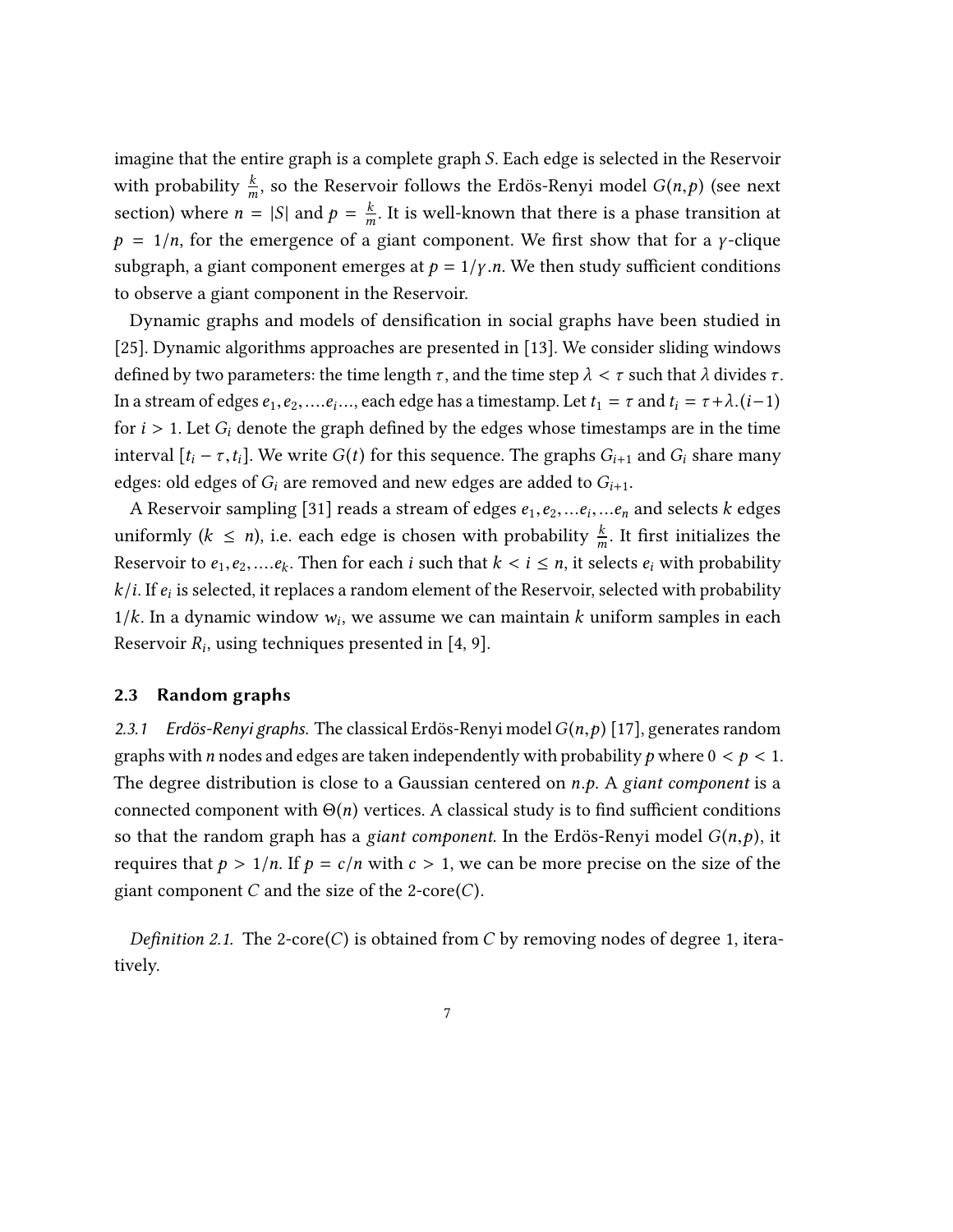<span id="page-7-3"></span>THEOREM 2.2 (6 FROM [\[30\]](#page-31-7)). Let  $c > 1$  be fixed. Consider the Erdös-Renyi model  $G(n, p)$ with  $p = c/n$ . Let C denote the largest connected component and 2-core(C) its 2-core. There exists b, t such that  $t.e^{-t} = c.e^{-c}$  and  $b = 1 - t/c$  such that:

$$
lim_{n\to\infty} E|C|/n = b
$$
  

$$
lim_{n\to\infty} E|2\text{-}core(C)|/n = b \cdot (1-t)
$$

In addition, variables  $|C|$  and  $|2\text{-core}(C)|$  are both Gaussian in the limit.

We will use this result in section [6.](#page-22-0) A similar result (Theorem 5.1) is given in [\[14\]](#page-30-11). When c is a large constant (tending slowly to infinity), t is close to 0,  $\Theta(ce^{-c})$ , and so  $b = 1 - \Theta(e^{-c})$  tends to 1, therefore both *C* and 2-core(*C*) have size tending to *n* with high probability. We use the following result which generalizes the Erdös-Renyi condition to observe a giant component in a graph G. Let  $d_u$  be the degree of a node  $u$ .

When we write that a property holds *almost surely*, we mean that the probability is at least  $1 - o(1)$  as *n* goes to infinity. <sup>[2](#page-7-0)</sup>

<span id="page-7-1"></span>THEOREM 2.3 ( [\[11\]](#page-30-12)). Let  $\bar{d} = \frac{\sum_{u} d}{\sum_{u} d}$ 2  $\frac{\sum_{u} d_u^2}{\sum_{u} d_u}$ . Let  $\epsilon > 0$  be fixed. Let  $\widehat{G}$  denote the random subgraph of G obtained by choosing each edge with probability p. If  $p > (1 + \varepsilon)/\bar{d}$  then  $\widehat{G}$  almost surely has a giant component.

A direct consequence which we will use in section [4.1](#page-12-0) is the following lemma:

<span id="page-7-2"></span>LEMMA 2.4. Let  $\epsilon > 0$  be fixed. If S is a y-clique and  $p > \frac{1+\epsilon}{\gamma \cdot |S|}$  $\overline{\gamma}$ .|S| then the random subgraph  $\widehat{S}$  obtained in  $G(|S|,p)$ , almost surely has a giant component.

PROOF. Notice that  $\bar{d} = \frac{\sum_u d}{\sum_u d}$ 2  $\frac{\sum_{u} d_u^2}{\sum_{u} d_u} \geq \frac{\sum_{u} \gamma}{\sum_{u}}$ minimized when the degrees are uniform. The second inequality uses the definition of a  $\frac{|S|^2}{d}$  $\frac{u Y \cdot |S|}{\sum_u d_u} \geq \frac{\gamma}{\gamma}$  $\frac{2}{|S|^3}$  $\frac{\gamma^2 \cdot |S|^3}{\gamma |S|^2} = \gamma$ . [S]. In the first inequality  $\sum_u d$  $\frac{2}{\pi}$  is γ-clique :  $\sum_u d_u \ge \gamma$ .|S|<sup>2</sup>. Hence

$$
\frac{1}{\bar{d}} \le \frac{1}{\gamma \cdot |S|}
$$

We conclude that if  $p > \frac{1+\varepsilon}{\gamma \sqrt{S}}$  $\frac{1+\varepsilon}{\gamma.|S|} \geq \frac{1+\varepsilon}{\bar{d}}$ and by the Theorem [2.3,](#page-7-1)  $\widehat{S}$  almost surely has a giant component.

□

<span id="page-7-0"></span> $\overline{P_{2}}$ In some other contexts, it is sometimes called *asymptotically almost surely*.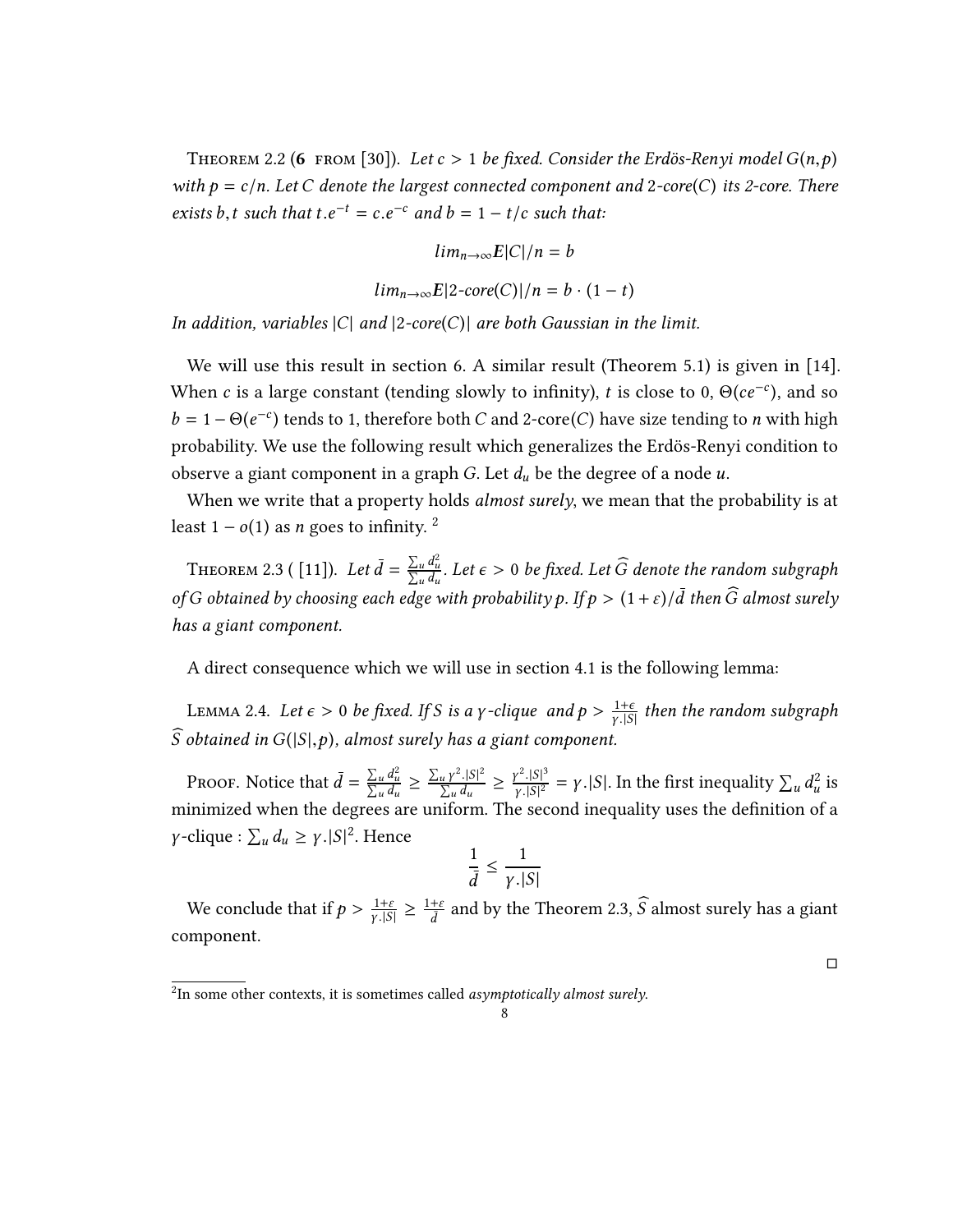<span id="page-8-0"></span>2.3.2 Power-law graphs. Most of the social graphs have a degree distribution close to a power law (such as a Zipfian distribution distribution where  $Prob[d = j] = c/j^2$ ). The preferential attachment or the configuration model [\[29\]](#page-31-4) provide models where the degree distribution follows such a power law. In the configuration model, the degree distribution can be an arbitrary distribution  $\mathcal{D}$ : given *n* nodes, we fix the number  $d_1, d_2, \ldots d_{max}$  of nodes of degree  $1, 2, \ldots$  where  $d_{max}$  is the maximum degree.

<span id="page-8-2"></span>*Definition 2.5.* Given *n*, let  $c > 0$  be such that  $\sum_{i \ge 1} \lfloor nc/i^2 \rfloor = n$  (*c* is approximately  $6/\pi^2$ ). In the *Zipf degree sequence*, there are  $d_i(n) = \lfloor nc/i^2 \rfloor$  nodes of degree *i* for each  $i > 1$ . The number of nodes of degree 1 is either  $\lfloor nc \rfloor$  or  $\lfloor nc \rfloor - 1$ , chosen so that the sum of degrees is even; in the former case, all nodes have degree at least 1; in the latter case, there is one node of degree 0.

Lemma 2.6. For all n, the Zipf degree sequence is feasible: there exists a graph with that degree sequence.

PROOF. The definition of the degree sequence guarantees that the sum of degrees is even, and it is easy to see that the sequence then satisfies the Erdös-Gallai condition [\[18\]](#page-30-13).  $\square$ 

<span id="page-8-1"></span>Lemma 2.7. The Zipf degree sequence satisfies the following elementary properties.

- The maximum degree is dmax =  $\sqrt{cn}$ .
- The total number m of edges satisfies

$$
|m - \frac{cn\ln(cn)}{4}| \leq \frac{cn}{2}
$$

and the average vertex degree satisfies

$$
|E(d_u) - \frac{c\ln(cn)}{2}| \leq c
$$

• Let  $d = \delta \sqrt{d}$  $\overline{n} = \frac{dmax}{n}$  $\sqrt{a}$  with  $a = c/\delta^2$ . The number of nodes of degree greater than  $\int$  or equal to  $\delta \sqrt{n}$  is

$$
\sqrt{cn} \Big[ \sum_{1}^{a-1} \frac{1}{\sqrt{i}} - \frac{a-1}{\sqrt{a}} \Big] + O(1).
$$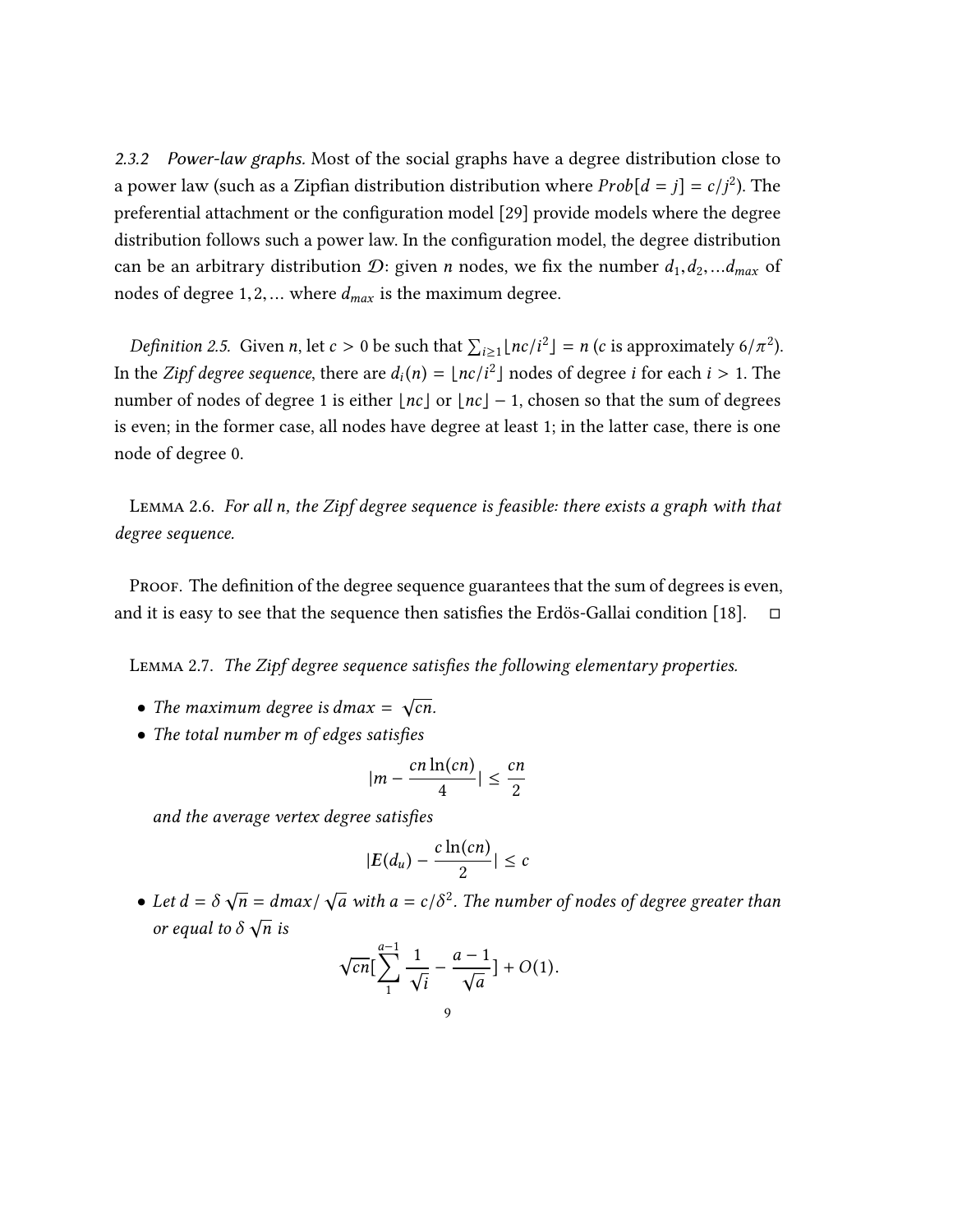#### <span id="page-9-0"></span>3 GRAPHS WITH AND WITHOUT LARGE VERY DENSE SUBGRAPHS

In this section, we consider random graphs with a power-law degree distribution, first without large very dense subgraphs and then with such a subgraph.

#### <span id="page-9-1"></span>3.1 Uniform configuration model

<span id="page-9-4"></span>Definition 3.1. The configuration model generates a multigraph from a given degree sequence. The model constructs a uniform random perfect matching  $\pi$  between stubs as a symmetric permutation without fixed points: if  $\pi(i) = j$ , meaning that stub *i* maps to stub j, then  $j \neq i$  and  $\pi(j) = i$ . To construct  $\pi$ , we greedily match stubs at random. We obtain a multigraph.[3](#page-9-2)

For a given degree sequence, let  $D$  denote the random variable equal to the degree of a uniform random node, and G denote the multigraph obtained from the degree sequence according to the configuration model.

Definition 3.2. Let  $d_i(n)$  denotes the number of vertices of degree *i* in an *n*-vertex graph. We define a well-behaved asymptotic degree distribution  $(d_i(n))_{i,n}$ :

- (1) It is feasible: for each *n*, there exists a graph with degree distribution  $(d_i(n))_i$ <br>(2) It is not all independent in  $d_i(x)$  is the set of the set of the set of the set of the set of the set of the set of the set of t .
- (2) It is smooth: for each  $i$ ,  $\ell_i = \lim_{n \to \infty} d_i(n)/n$  exists.
- (3) The convergence of  $i(i-2)d_i(n)/n$  to its limit  $\ell_i$  is uniform:  $\forall \epsilon \exists N \ \forall n > N \ \forall i \ |i(i-2) \leq k \leq N \ \forall i \ |i(i-2) \leq k \leq N \ \forall i \ |i(i-2) \leq k \leq N \ \forall i \ |i(i-2) \leq k \leq N \ \forall i \ |i(i-2) \leq k \leq N \ \forall i \ |i(i-2) \leq k \leq N \ \forall i \ |i(i-2) \leq k \leq N \ \forall i \ |i(i$  $\left| \frac{2}{d_i(n)} \right| - \ell_i < \epsilon.$
- (4)  $L(D) = \lim_{n \to \infty} \sum_i i(i-2)d_i(n)/n$  exists and the convergence is uniform:  $\forall \epsilon \exists i_0 \exists N \forall n > N \mid \sum_{i \leq i_0} i(i-2)d_i(n)/n - L(\mathcal{D}) \mid < \epsilon.$

<span id="page-9-3"></span>THEOREM 3.3.  $(1(b)$  from Molloy-Reed [\[27\]](#page-31-8)) ) Consider an asymptotic degree sequence such that:

- (1) the asymptotic degree sequence is well-behaved,
- (2)  $Q(D) = \sum_i (i^2 2i) \ell_i$  is less than a constant less than 0,
- (3) the maximum vertex degree is less than  $n^{1/9}$ , and

<span id="page-9-2"></span> $3$  Note that the distribution of the multigraph thus obtained is not uniform in general. We can obtain simple graphs, i.e. without self-loops or multi-edges by rejection sampling, and they satisfy the same properties. Since, for each simple graphs with that degree distribution, the number of executions leading to that simple graph is the same, the restriction of the distribution to simple graphs yielded by rejection sampling is uniform. [\[27\]](#page-31-8).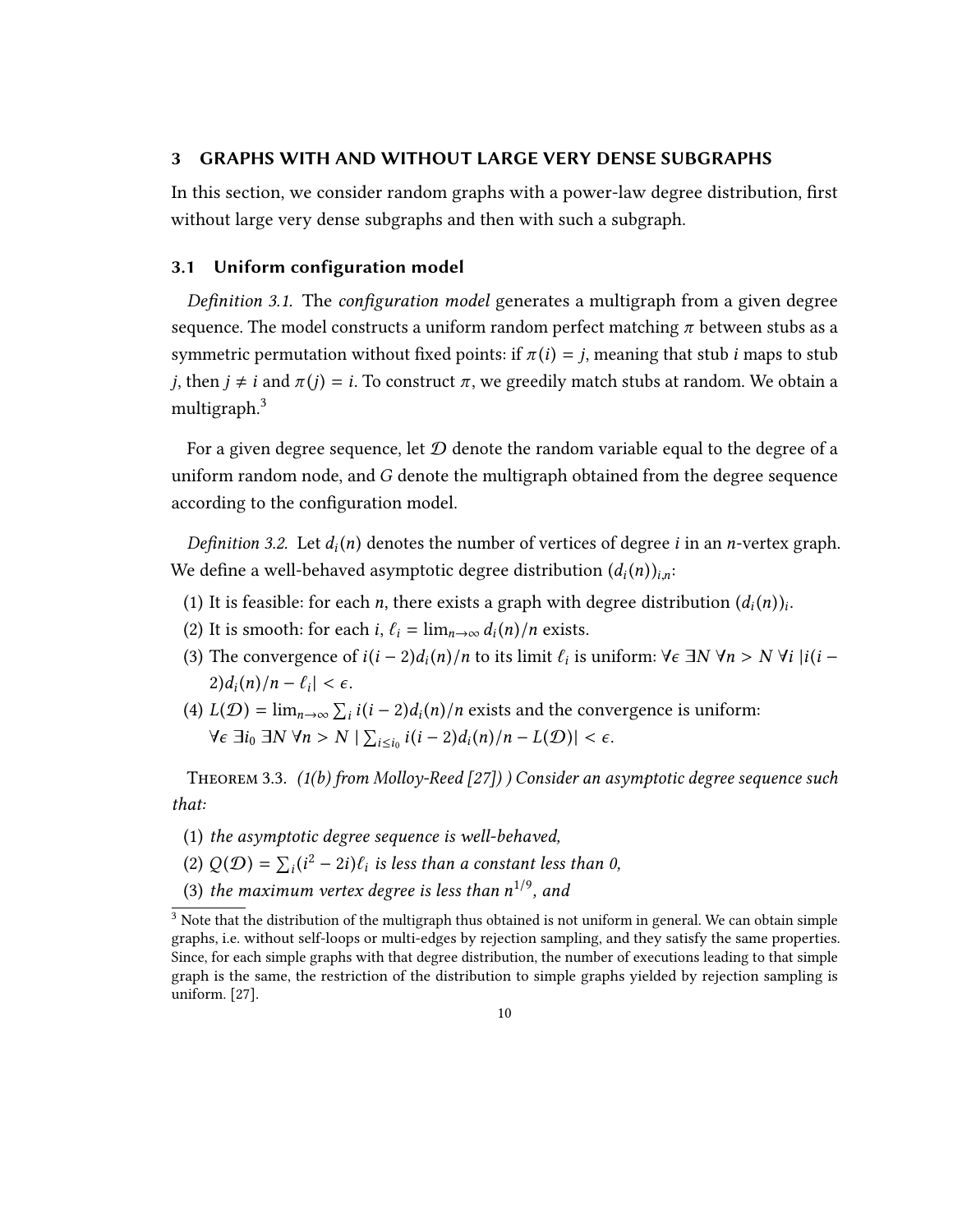#### (4) the average vertex degree is  $O(1)$ .

Then the following holds almost surely in the configuration model: the largest connected component of G has size at most  $Bn^{1/4}$  for some constant B depending on  $Q(D)$ ; no connected component of G has more than one cycle; and there are at most  $2Bn^{1/4}$  cycles.

As noted in [\[27\]](#page-31-8), for a well-behaved sequence we have

$$
L(\mathcal{D}) = \lim_{n \to \infty} \sum_{i} i(i-2)d_i(n)/n = \sum_{i} i(i-2)\lim_{n \to \infty} d_i(n)/n = Q(\mathcal{D})
$$

We will apply Theorem [3.3](#page-9-3) to the Reservoir R to bound the size of its largest connected component.

First we prove a simple property of the uniform configuration model.

<span id="page-10-1"></span>LEMMA 3.4. In the uniform configuration model, G almost surely does not have a γ-clique of size  $\Omega(\sqrt{n})$ .

PROOF. Assume, for a contradiction, that there exists a set *S* of size  $c \sqrt{n}/a$  which is  $\gamma$ dense. Then there exists a subset  $S_1 \subseteq S$  of size at least  $c_1 \sqrt{n}$  and that is at least  $c'_1 \gamma$ -dense, and whose vertices have minimum degree  $c_1''$  $\sqrt{n}$ . Let A consist of all vertices of degree of G at least  $c_1''$  $\sqrt{n}$ . Note that *A* is independent of *S* (thus sparing the need to do some union bound) and that  $|A| \leq c_2 \sqrt{n}$ . Then A itself must be  $c_2 \gamma$ -dense.

Let  $E(A)$  the set of possible internal edges in A: then  $|E(A)| = \theta(n)$ , whereas we have  $m = \theta(n \log n)$  edges. The probability that a random edge, created by the random stubmatching algorithm, is in  $E(A)$  is  $\theta(n/n. \log n) = \theta(1/\log n)$ . The expected number of edges internal to A is at most  $\theta(\sqrt{n}/\log n)$  and the expected density  $|E(A)|/|A| = \theta(1/\log n)$ , i.e. *o*(1). By Markov's inequality, the probability that *A* is *c*<sub>2</sub>*y*-dense is *O*(1/ log *n*), hence we obtain a contradiction. we obtain a contradiction.

#### <span id="page-10-0"></span>3.2 Models with a large very dense subgraph

The configuration model generates a random graph which follows a power law degree distribution, as explained in section [2.3.2,](#page-8-0) with a uniform matching between the stubs. With a power law degree distribution, the random graph G has a giant component almost surely. We show in Theorem [4.2](#page-13-1) that the Reservoir almost surely does not have a giant component and that G does not have a large very dense subgraph.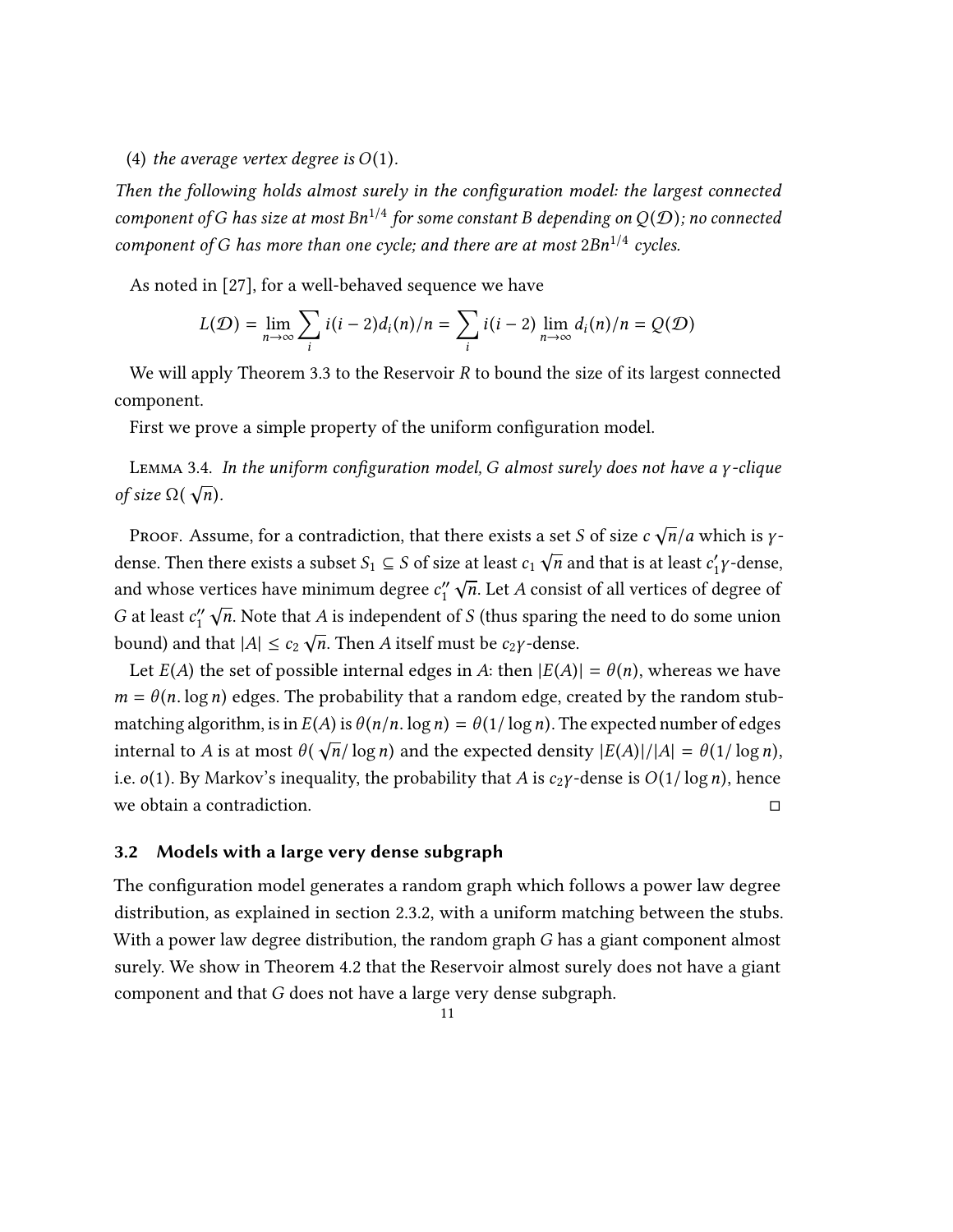We now define a **concentrated model**, a stochastic power law model that defines a graph that contains a large very dense subgraph. In Theorem [6.1,](#page-22-2) we will prove that in that case, there is an algorithm, Algorithm 2, that not only decides but also reconstructs (approximately) the underlying very dense subgraph.

Our model for a random graph with a very dense subgraph (concentrated model) is as follows. Let  $\delta \leq \sqrt{c}/2$  and  $0 < \gamma \leq 1$  be fixed. We now construct a graph with a *y*-clique.

- We attach d stubs (half-edges) to each node v of degree d of the distribution  $\mathcal{D}$ ,
- Let S be a set of  $\delta \sqrt{n}$  nodes chosen arbitrarily among all nodes that have degree at Let  $\overline{b}$  be a  $\overline{a}$  of  $\overline{b}$ .
- For each vertex u of S, we mark  $\delta \sqrt{n}-1$  stubs of u at random. For each pair of marked stubs between different vertices, we put in the graph the edge between those stubs independently and with probability  $\gamma$ , creating a random graph over S distributed as the Erdös-Renyi model  $G(|S|, \gamma)$ ;
- The remaining unmarked stubs of  $V$  and the marked stubs not chosen in (1) are matched uniformly.

By Lemma [2.7,](#page-8-1) for  $\delta \leq \sqrt{c}/2$  there are at least  $\delta \sqrt{n}$  nodes of degree at least  $\delta \sqrt{n}$ , so there exist such subsets S. Let  $0 < y \le 1$  be fixed. Notice that the second procedure may add some edges in S.

#### <span id="page-11-0"></span>4 EXISTENCE OF A LARGE VERY DENSE SUBGRAPH

Let C be the largest connected component of the Reservoir of size  $k = \Theta(\alpha \sqrt{n} \log n)$ . In order to decide the graph property P: is there is a *γ*-clique of size greater then  $\delta$ .  $\sqrt{n}$ ? Consider this simple algorithm, where  $\alpha > 1/\gamma \delta$  is an auxiliary parameter.

#### Algorithm  $\text{Derror}(y, \delta)$

Input: a stream of edges of a graph G.

**Output:** whether G contains a large very dense subgraph

Let  $\alpha = \Theta(1/(\gamma \delta)).$ 

- Let α =  $Θ(1/(γσ))$ .<br>● Use Reservoir sampling to maintain a reservoir R of size  $k = Θ(c.α \sqrt{n} \log n)/4$ ).<br>●I et C denote the vertices of the largest connected component of R
- •Let C denote the vertices of the largest connected component of R.
- Accept iff  $|C| \ge \Theta(n^{1/8} \log^2)$  $\ddot{\phantom{a}}$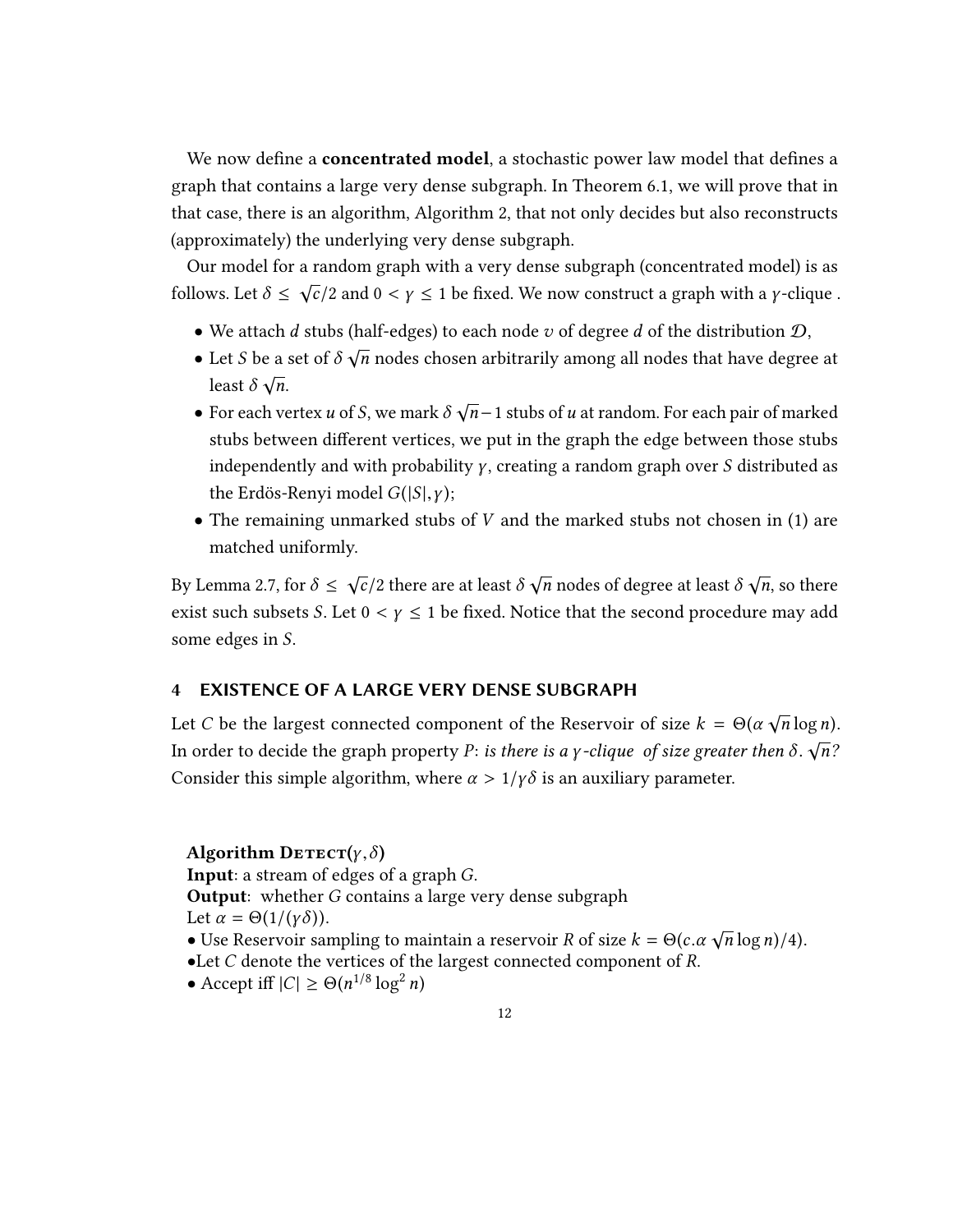The bound  $n^{1/8} \log^2 n$  is a direct application of the Molloy-Reed Theorem [3.3.](#page-9-3) The sampling rate  $\frac{k}{m} = \frac{c \cdot a \sqrt{n} \log n/4}{c n \cdot \log n/4}$ steps. In section [4.2,](#page-13-0) we show in Theorem [4.2](#page-13-1) that Algorithm DETECT( $\gamma$ ,  $\delta$ ) rejects almost  $\frac{\alpha \sqrt{n} \log n/4}{\cosh \sqrt{n}} = \frac{\alpha}{\sqrt{n}}$ . We show the correctness of this algorithm in two surely in the uniform case. In the next section, we show in Theorem [4.1](#page-12-1) that Algorithm  $\text{Derror}(y, \delta)$  accepts almost surely if there is a large *γ*-clique.

#### <span id="page-12-0"></span>4.1 Analysis when there is a large very dense subgraph

In this section we analyze the size of the largest connected component C of the Reservoir used for the detection of a very dense subgraph (Algorithm  $\text{Derror}(y, \delta)$ ). The following theorem formalizes the fact that Algorithm DETECT( $\gamma$ , $\delta$ ) is correct with high probability on any graph that contains a large *γ*-clique and has  $m = cn$ . log  $n/4$  edges.

<span id="page-12-1"></span>THEOREM 4.1. Assume that G contains a y-clique on S where  $|S| > \delta$ .  $\sqrt{n}$  and has  $m = cn$ . log  $n/4$  edges. If  $\alpha > \frac{(1+\epsilon)}{\gamma \cdot \delta}$  $\frac{1+\epsilon}{\gamma.\delta}$ , then Algorithm DETECT(γ, δ) Accepts almost surely.

PROOF. If S is a *γ*-clique and G has  $m = cn$ . log  $n/4$  edges:

$$
\frac{k}{m} = \frac{\alpha}{\sqrt{n}} > \frac{(1+\epsilon)}{\gamma .|S|}
$$

n By Lemma [2.4](#page-7-2) there is a giant component as

$$
\frac{k}{m} > \frac{(1+\epsilon)}{\gamma.|S|}
$$

Hence Algorithm  $\text{Defect}(\gamma,\delta)$  accepts almost surely.

The above theorem shows that on positive instances, Algorithm  $\text{Derror}(y, \delta)$  is almost surely correct. What about negative instances? We observe that there exists an input graph G that does not have a *γ*-clique of size strictly greater than  $\epsilon \sqrt{n}$ , yet which Algorithm DETECT(γ, δ) (incorrectly) accepts. G consists of a clique K of size  $\epsilon \sqrt{n}$  and of a path of size  $n - |K|$ . With high probability, the Reservoir contains a component of size at least 90% of K, and will therefore accept, incorrectly.

However this input is somewhat pathological. In Theorem [4.2,](#page-13-1) we will prove that, assuming that G is drawn from the following stochastic power law model, the algorithm is correct on G with high probability.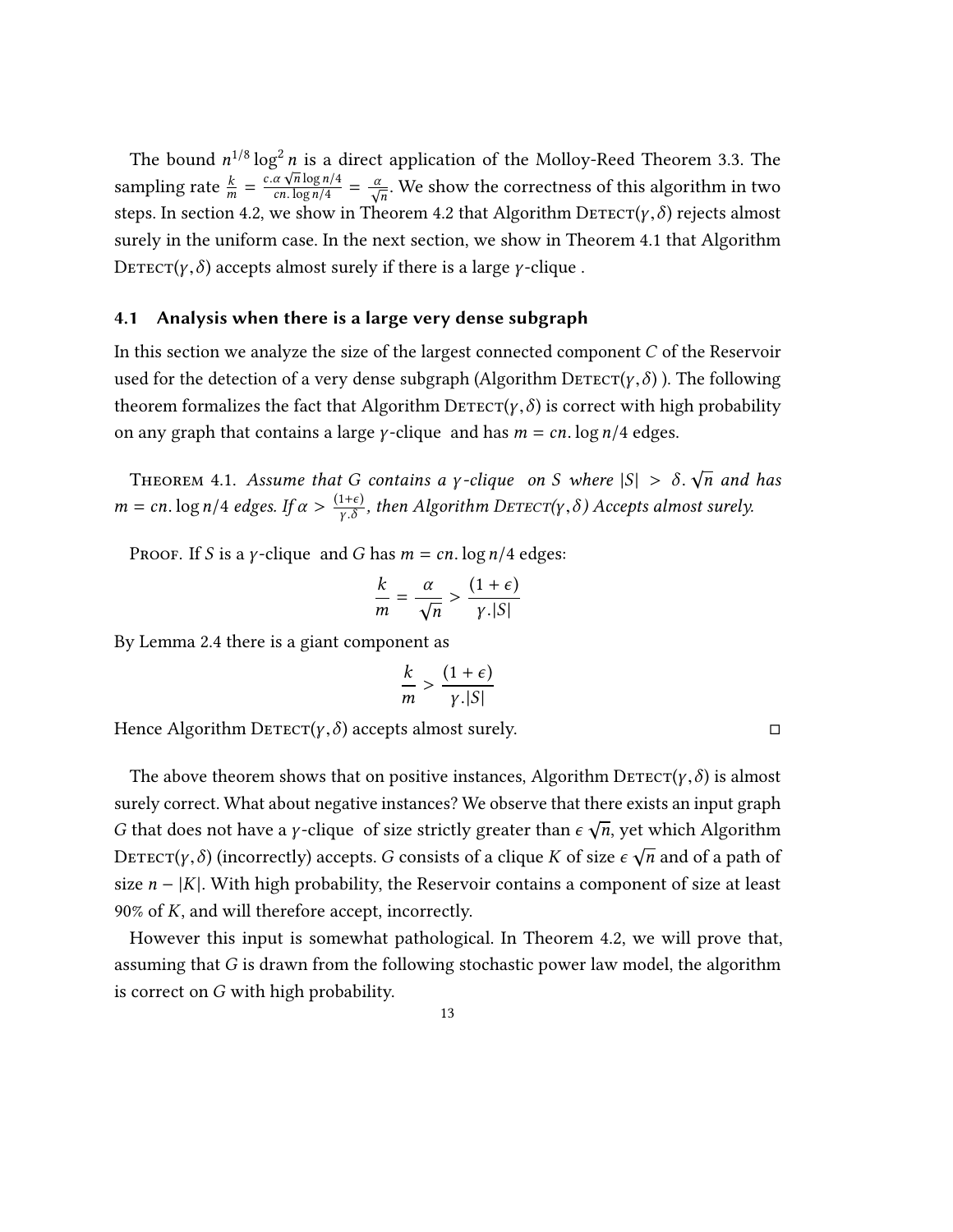#### <span id="page-13-0"></span>4.2 Analysis in the uniform case

<span id="page-13-1"></span>THEOREM 4.2. In the uniform configuration model (subsection [2.3.2\)](#page-8-0), Algorithm DETECT( $\gamma$ ,  $\delta$ ) Rejects almost surely.

The Reservoir R is constructed by a 3-step process, which we call the *Configuration-first* process:

- (1) Take the Zipf degree sequence (Definition [2.5\)](#page-8-2).
- (2) Use the configuration model (Definition [3.1\)](#page-9-4) to generate a multigraph G from the Zipf degree sequence
- (3) Take a random uniform sample (without replacement) of  $k$  edges from  $G$  to define the Reservoir R.

Instead, we will analyze the following process, which we call the *Configuration-last* process:

- (1) Take the Zipf degree distribution (Definition [2.5\)](#page-8-2) as the degree sequence of the overall graph G.
- (2) Take a random uniform sample (without replacement) of 2 $k$  stubs, determining the degree sequence in R.
- (3) Use the Configuration model (Definition [3.1\)](#page-9-4) to generate a random multigraph R from that degree sequence.

<span id="page-13-2"></span>Lemma 4.3. The above two processes give the same distribution for multigraph R.

PROOF. The configuration model is simply a greedy matching of stubs.  $\Box$ 

Proof. (of Theorem [4.2\)](#page-13-1) By Lemma [4.3,](#page-13-2) we will analyze the second process for generating R. The plan is to apply Theorem [3.3](#page-9-3) to the configuration model generated from the degree sequence of R. One difficulty is that that degree sequence is not deterministic but random. Theorem [3.3](#page-9-3) assumes a deterministic degree sequence for each  $n$ . In our setting, we have a distribution of degree sequences for each n.

We analyze the properties of the random degree sequence in  $R$ , so as to prove that with probability  $1 - o(1)$  it satisfies the assumptions of Theorem [3.3.](#page-9-3) We define one degree sequence for each  $n$ . We will prove that this asymptotic sequence satisfies the assumptions of Theorem [3.3.](#page-9-3)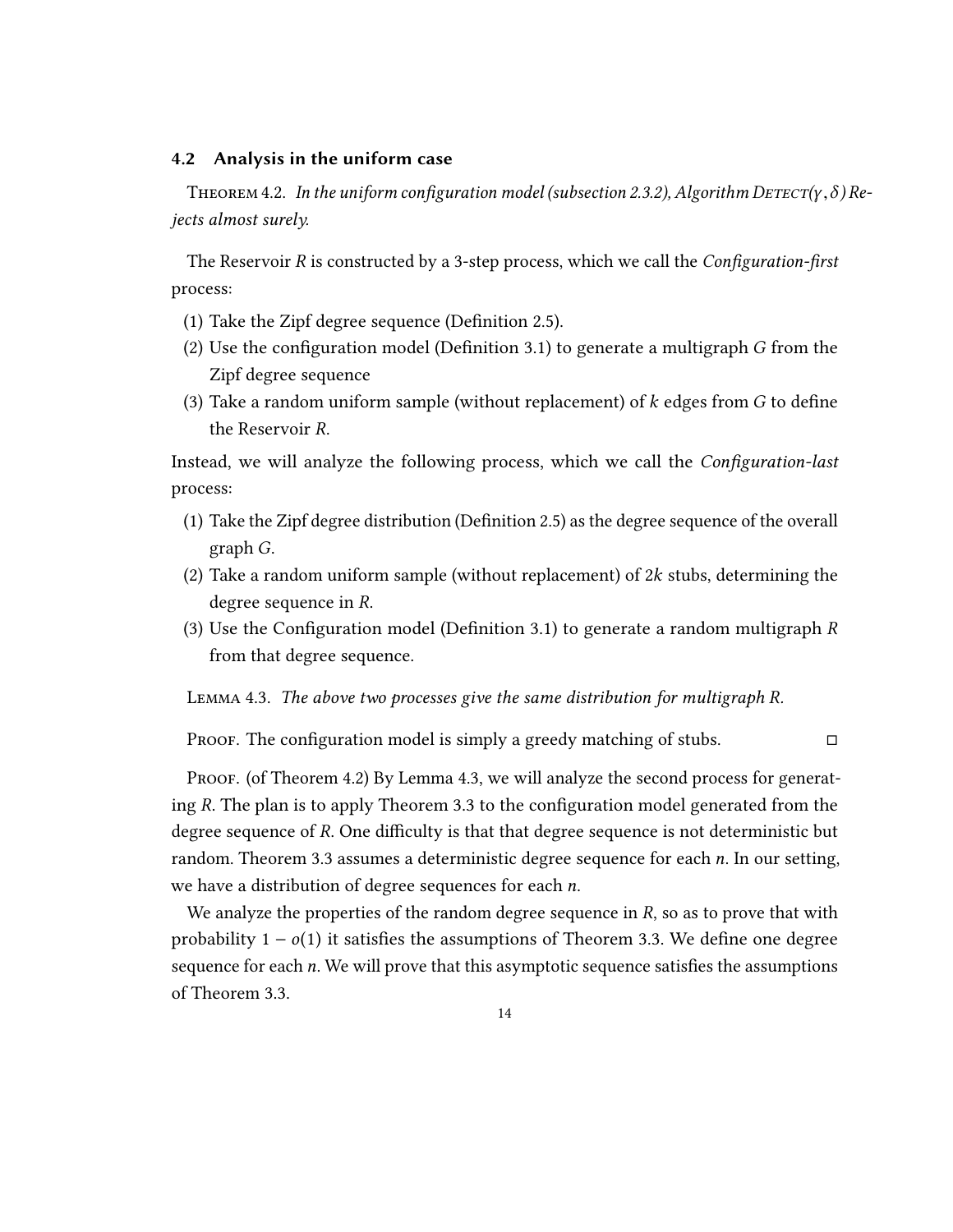The proof relies on a series of technical Lemmas, that are deferred to the next subsections. The degree distribution of the Reservoir is well-behaved: the first property (feasibility) holds by definition. The second property (smoothness) holds by Lemma [4.5](#page-14-1) for  $i = 1$ and by Lemma [4.6](#page-16-0) for  $i \geq 2$ . The third property (uniform convergence) also holds by Lemma [4.8.](#page-18-0) The fourth property (uniform limit) holds by Lemma [4.10.](#page-19-1) Thus the degree sequence is well-behaved. As to the other assumptions of Theorem [3.3,](#page-9-3) the second one (Q negative) follows from the previous Lemmas, the third one (maximum degree) from Lemma [4.7,](#page-16-1) and the fourth one (average degree) from Lemma [4.9.](#page-18-1)

By Theorem [3.3,](#page-9-3) we then have that, with probability  $1 - o(1)$ , the largest connected component of R has size  $O(n_R^{1/4} \log n_R)$ . Since  $n_R = O(\sqrt{n} \log n)$ , this is  $O(n^{1/8} \ln^{5/4} n)$ , and then Algorithm  $\text{D}\text{efects}.$   $\square$ 

<span id="page-14-0"></span>4.2.1 Degree distribution in the Reservoir. Let  $\mathcal{D}_R$  denote the distribution of degrees in R. Let  $N_R$  denote the number of nodes spanned by the edges of R, with expectation  $n_R = E[N_R]$ , and let  $X_i$  be the random variable equal to the number of nodes of degree i in R, with expectation  $x_i = E[X_i]$ , where the expectation is over the Configuration-last process. We will use the following basic fact:

<span id="page-14-2"></span>LEMMA 4.4. If  $n \ge 0$  and  $0 \le x \le 1$  then  $(1 - x)^n \ge 1 - nx$ .

<span id="page-14-1"></span>Lemma 4.5. In the Reservoir R:

- $X_1 \leq N_R \leq 2k$ .
- $E(X_1) = x_1 \geq 2k(1 O(\frac{\ln \ln n}{\ln n}))$
- $E(A_1) = x_1 \geq 2k(1 O(\frac{1}{\ln n}))$ .<br>• Let  $\eta > 0$ . Then, with probability at least  $1 \eta$  we have:  $X_1 \geq 2k(1 O(\frac{\ln \ln n}{\eta \cdot \ln n}))$ .  $\frac{\ln \ln n}{n \cdot \ln n})$ ).
- The limit in probability of the ratio  $X_1/N_R$  exists and is equal to  $\ell_1 = 1$ : that is,  $plim_{n\rightarrow\infty}X_1/N_R=1.$

PROOF. The first statement is obvious: the number of vertices of degree 1 is at most the toal number  $N_R$  of vertices spanned by the k edges of R, which is at most  $2k$ .

For the second statement, we start from an exact expression for the expected number of nodes of degree 1 in R. A vertex that has degree  $j$  in  $G$  has degree 1 in  $R$  if and only if the Reservoir picks exactly one of its *j* edges, which has probability  $j \cdot (\alpha/\sqrt{n})(1 - \alpha/\sqrt{n})$  $\overline{n}$ )<sup>j-1</sup>.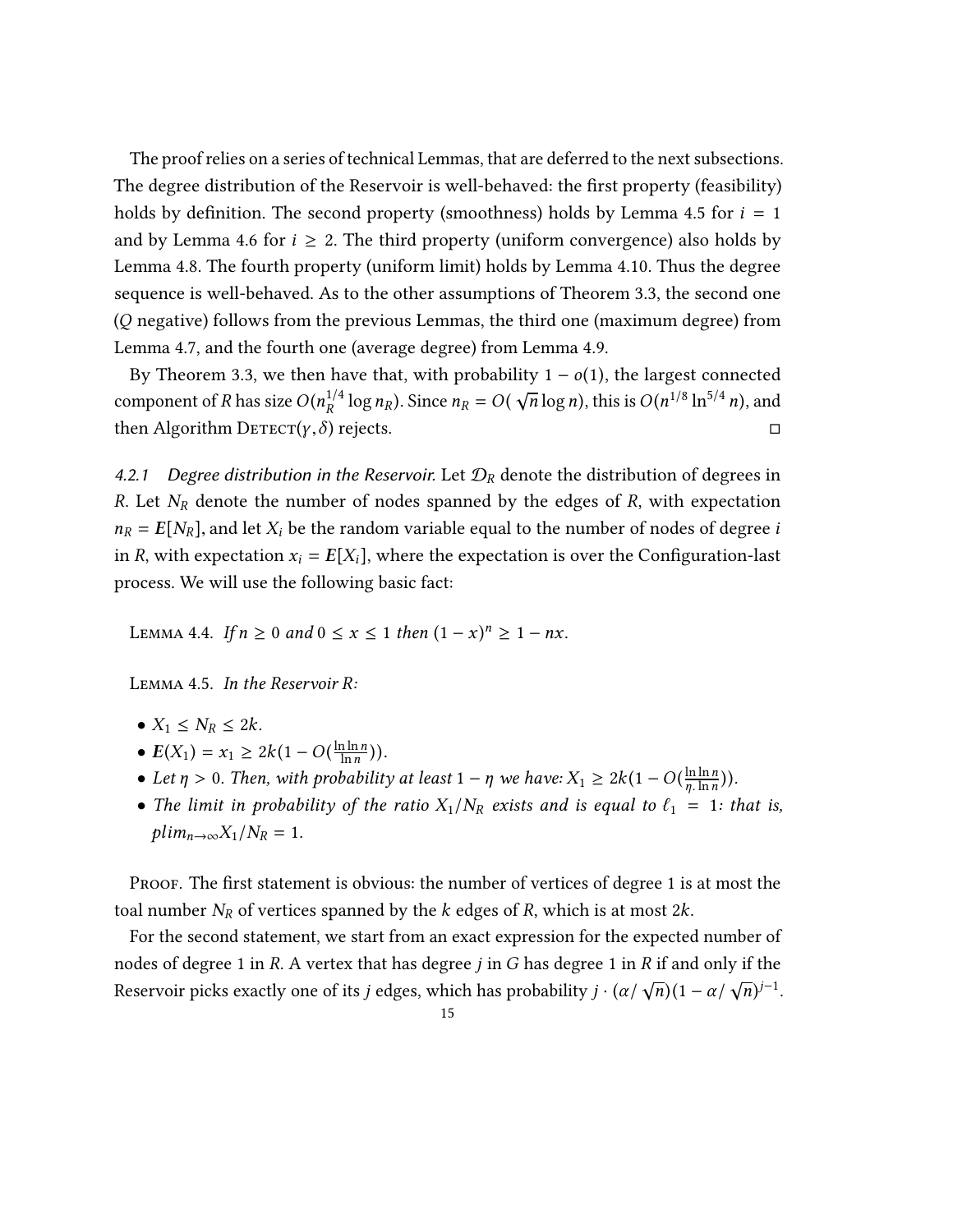Since there are  $\lfloor cn/j^2 \rfloor$  vertices of degree *j* in *G*, we can write:

$$
x_1 = \sum_{j=1}^{\sqrt{c.n}} \lfloor \frac{c.n}{j^2} \rfloor \cdot j \frac{\alpha}{\sqrt{n}} (1 - \frac{\alpha}{\sqrt{n}})^{j-1}.
$$

Let  $\epsilon = \frac{2 \ln \ln n}{\alpha \sqrt{c} \ln(r)}$  $\frac{2 \ln \ln n}{\sqrt{c} \ln(n)}$ . We use Lemma [4.4](#page-14-2) to write:

$$
(1 - \frac{\alpha}{\sqrt{n}})^{j-1} \ge \begin{cases} 1 - \epsilon \alpha \sqrt{c} & \text{if } j \le \epsilon \sqrt{cn} \\ 0 & \text{otherwise.} \end{cases}
$$

Thus

$$
x_1 \ge (1 - \epsilon \alpha \sqrt{c}) \sum_{j=1}^{\epsilon \sqrt{c.n}} \lfloor \frac{c.n}{j^2} \rfloor \cdot j \frac{\alpha}{\sqrt{n}}.
$$

On the other hand, since 2k equals the expected sum of the degrees of vertices in R, and a vertex of degree *j* in *G* has expected degree  $j \cdot \alpha / \sqrt{n}$  in *R*, we can therefore write

$$
2k = \sum_{j=1}^{\sqrt{c.n}} \lfloor \frac{c.n}{j^2} \rfloor \cdot j \frac{\alpha}{\sqrt{n}}
$$

and

$$
x_1 \geq (1 - \epsilon \alpha \sqrt{c}) \left( 2k - \sum_{j=\epsilon \sqrt{cn}+1}^{\sqrt{c.n}} \lfloor \frac{c.n}{j^2} \rfloor \cdot j \frac{\alpha}{\sqrt{n}} \right).
$$

Now we can bound the last term by

$$
\sum_{j=\epsilon\sqrt{cn}+1}^{\sqrt{c.n}} \lfloor \frac{c.n}{j^2} \rfloor \cdot j \frac{\alpha}{\sqrt{n}} \le c \sqrt{n} \alpha \int_{\epsilon\sqrt{cn}}^{\sqrt{c.n}} \frac{dt}{t} = c \sqrt{n} \alpha \ln(1/\epsilon).
$$

Recall that  $k = m\alpha / \sqrt{n}$  and  $m \sim cn \ln(n)/4$ , so that  $2k \sim c \sqrt{n} \alpha \ln(n)/2$ . We obtain:

$$
x_1 \ge 2k(1-2\frac{\ln(1/\epsilon)}{\ln(n)})(1-\epsilon\alpha\sqrt{\epsilon}).
$$

Substituting the value of  $\epsilon$ , we obtain  $x_1 \geq 2k(1 - O(\frac{\ln \ln n}{\ln n}))$  $\frac{\ln \ln n}{\ln n}$ )).

For the third statement, we use Markov's inequality on  $Y_1 = 2k - X_1$ . We have:  $Y_1 \ge 0$ , and  $E(Y_1) = 2k - x_1 \leq 2kO(\frac{\ln \ln n}{\ln n})$  $\frac{\ln \ln n}{\ln n}$ ) by Lemma [4.5,](#page-14-1) so Pr( $Y_1 > E(Y_1)/\eta$ ) <  $\eta$ , hence the result.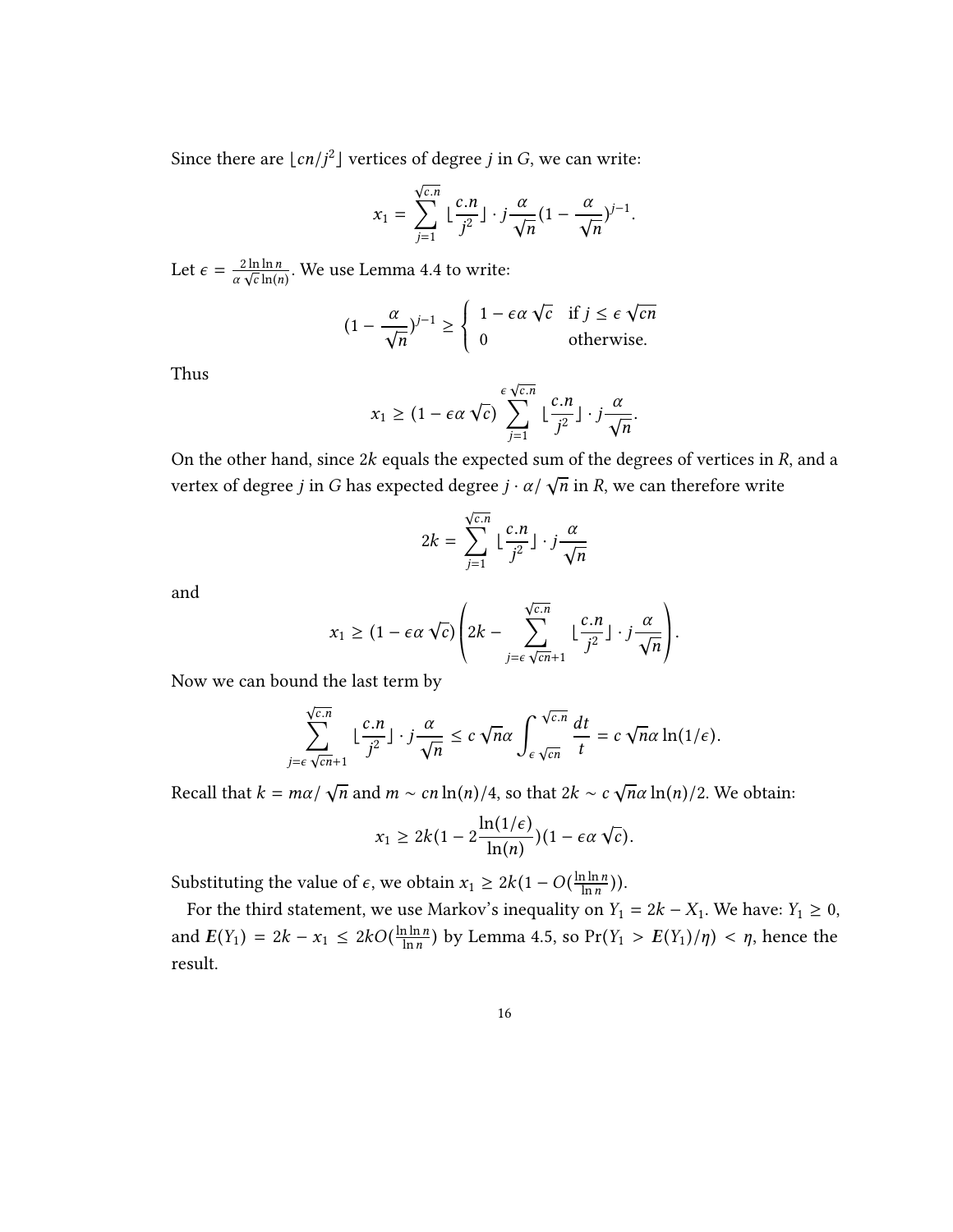For the fourth statement, observe that  $X_1/N_R \le 1$  always. Let  $\eta = (\ln \ln n)^2 / \ln n$ . Then, by the previous statement, with probability  $1 - \eta = 1 - o(1)$  we have

$$
\frac{X_1}{N_R} \ge \frac{X_1}{2k} \ge 1 - O(\ln \ln n / \ln n) \frac{1}{\eta} = 1 - O(1 / \ln \ln n), \text{ i.e.}
$$
\n
$$
\Pr(|\frac{X_1}{N_R} - 1| \ge \epsilon) = O(\frac{\ln \ln n}{\epsilon \ln n}),
$$

√

hence for all  $\varepsilon$  we have  $\lim_{n\to\infty} Pr[|\frac{X_1}{N_R}|]$  $\frac{X_1}{N_R} - l_1 \geq \varepsilon$ ] = 0, therefore  $plim_{n \to \infty} \frac{X_1}{N_R}$ NR  $= 1.$  □

<span id="page-16-0"></span>Lemma 4.6. In the Reservoir R:

- for  $i \ge 2$ , the expected number of nodes of degree i satisfies  $E(X_i) = x_i \le \frac{a_i}{i!}$  $\frac{a\sqrt{c}}{i!..i-1}$ √
- The limit in probability of the ratio  $X_i/N_R$  exists and is equal to  $\ell_i = 0$ : that is,  $plim_{n\rightarrow\infty}X_i/N_R=0.$

PROOF. For the first statement, consider that a vertex that has degree  $j$  in  $G$  has degree *i* in *R* if and only if the Reservoir picks exactly *i* of its *j* edges; since there are  $\lfloor c.n/j^2 \rfloor$ vertices of degree  $j$  in  $G$ , we can write:

$$
x_i = \sum_{j=i}^{\sqrt{c.n}} \lfloor \frac{c.n}{j^2} \rfloor \cdot {j \choose i} \cdot (\frac{k}{m})^i \cdot (1 - \frac{k}{m})^{j-i}
$$

Since  $(1 - \frac{k}{m})^{j-i} \le 1$  and  $\binom{j}{i} \le j^i/i!$ ,

$$
x_i \leq c.n. \left(\frac{k}{m}\right)^i \cdot \frac{1}{i!} \sum_{j=i}^{\sqrt{c.n}} \frac{1}{j^2} \cdot j^i.
$$

We use  $\sum_{j=i}^{\sqrt{c.n}} j^{i-2} \le \int_0^{\sqrt{cn}} t^{i-2} dt = \frac{1}{i-1}$  $\overline{i-1}$  $\sqrt{cn}^{i-1}$ .

$$
x_i \leq c.n. \left(\frac{\alpha}{\sqrt{n}}\right)^i \cdot \frac{1}{i!(i-1)} \sqrt{cn^{i-1}} = \frac{(\alpha \sqrt{c})^i}{i!(i-1)} \sqrt{cn},
$$

hence the first statement. The second statement follows from  $X_i \le N_R - X_1$  and the fact that  $plim_{n\to\infty}X_1/N_R=1$ . □

<span id="page-16-1"></span>LEMMA 4.7. Let  $\eta > 0$ . Let i $^*$  denote the maximum vertex degree in the Reservoir R. Then:

- With probability at least  $1 \eta$ , we have  $i^* \leq \log(n/\eta) / \log \log(n/\eta)$ .
- $E(i^*) = O(\log n / \log \log n)$ .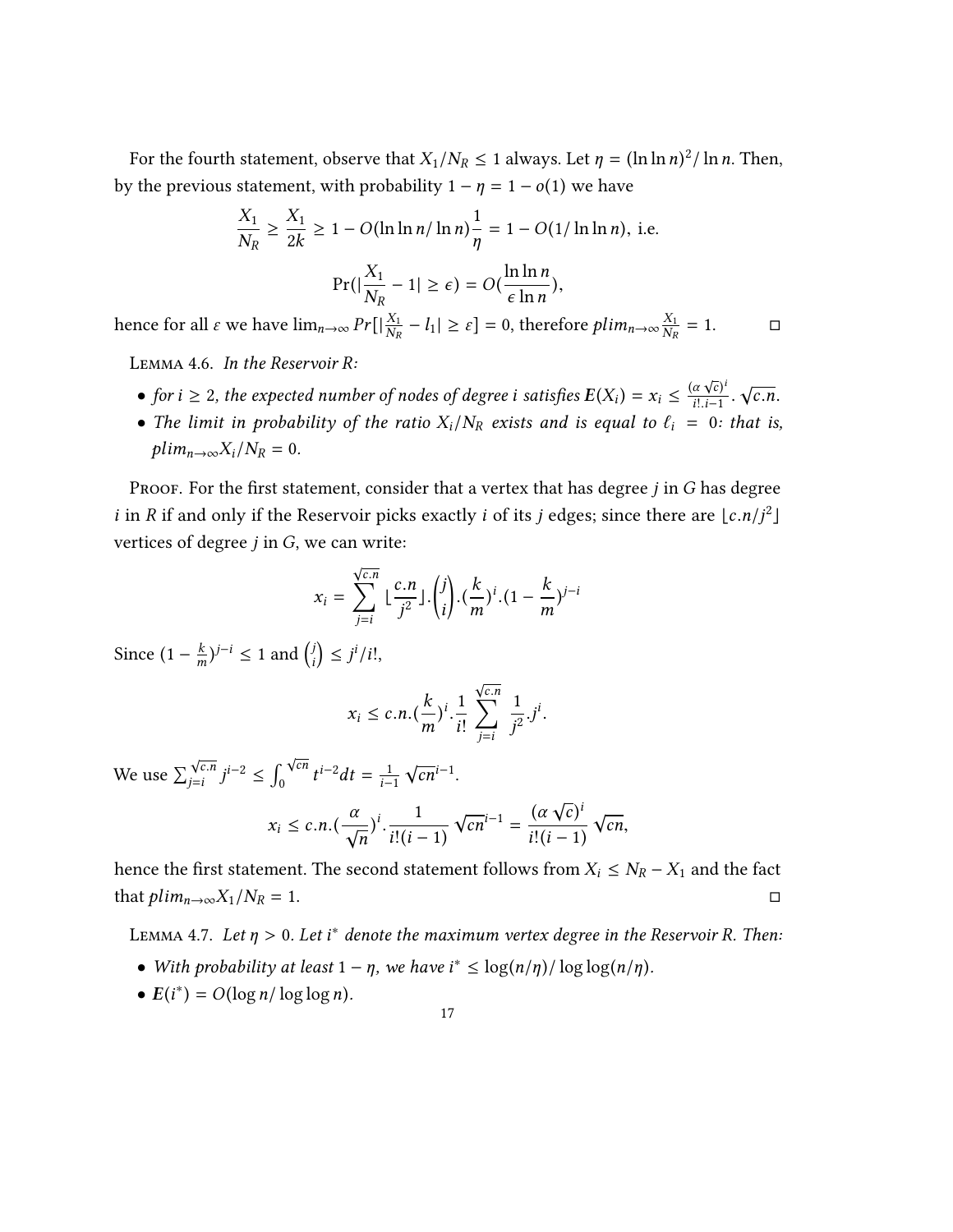PROOF. Consider the first statement. For any *i* we have  $Pr(i^* < i) = 1 - Pr(\exists v \text{ of degree } \ge 1, i \ge 0)$ i). Let  $i \geq 2\alpha \sqrt{c}$ . With the union bound, we compute:

$$
\Pr(\exists v \text{ of degree } \geq i) \leq \sum_{i \leq j' \leq \sqrt{cn}} \lfloor \frac{cn}{j^2} \rfloor \sum_{i \leq j \leq j'} {j' \choose j} (\frac{k}{m})^j (1 - \frac{k}{m})^{j'-j}.
$$

A short calculation ensues:  $\int_0^f$  $\binom{n}{j}$  ≤ *j'<sup>j</sup>*/*j*!, and 1 – *k*/*m* ≤ 1. Exchanging the order of summation, the right hand side is bounded by

$$
\sum_{j=i}^{\sqrt{cn}} \frac{cn(k/m)^j}{j!} \sum_{j'=j}^{\sqrt{cn}} j'^{j-2} \le \sum_{j=i}^{\sqrt{cn}} \frac{cn(k/m)^j}{j!} \frac{1}{j-1} \sqrt{cn}^{j-1}.
$$

Substituting  $k/m = \alpha \sqrt{c}$ , the right-hand-side is bounded by

$$
\sqrt{cn} \sum_{j=i}^{\sqrt{cn}} \frac{1}{j-1} \frac{(\alpha \sqrt{c})^j}{j!}.
$$

Since  $j \ge i \ge 2\alpha \sqrt{c}$ , we have  $\alpha \sqrt{c}/j \le 1/2$ , and so we can use bound the sum by the first term times  $(1 + 1/2 + 1/4 + \cdots) \leq 2$ :

$$
\sqrt{cn} \sum_{j=i}^{\sqrt{cn}} \frac{1}{j-1} \frac{(\alpha \sqrt{c})^j}{j!} \le 2 \sqrt{cn} \frac{1}{i-1} \frac{(\alpha \sqrt{c})^i}{i}.
$$

Fix  $\eta > 0$ . The right-hand side is less than  $\eta$  for  $i = \frac{\lg(n/\eta)}{\lg\lg(n/\eta)}$  $\frac{\lg(n/\eta)}{\lg\lg(n/\eta)}$ .

Consider the second statement. We write

$$
E(i^*) = \sum_{i \geq 1} \Pr(i^* \geq i) \leq i_0 + \sum_{i \geq i_0} \Pr(\exists v \text{ of degree } \geq i).
$$

For any  $i_0 \geq 2\alpha \sqrt{c}$ , again we can write

$$
E(i^*) \le i_0 + \sum_{i \ge i_0} \sqrt{cn} \sum_{j=i}^{\sqrt{cn}} \frac{1}{j-1} \frac{(\alpha \sqrt{c})^j}{j!} \le i_0 + 2 \sum_{i \ge i_0} \sqrt{cn} \frac{1}{i-1} \frac{(\alpha \sqrt{c})^i}{i!}
$$
  

$$
\le i_0 + 4 \sqrt{cn} \frac{1}{i_0 - 1} \frac{(\alpha \sqrt{c})^{i_0}}{i_0!}
$$

Minimizing the right-hand-side over  $i_0 \geq 2\alpha \sqrt{c}$  gives  $E(i^*) = O(\lg n / \lg \lg n)$ .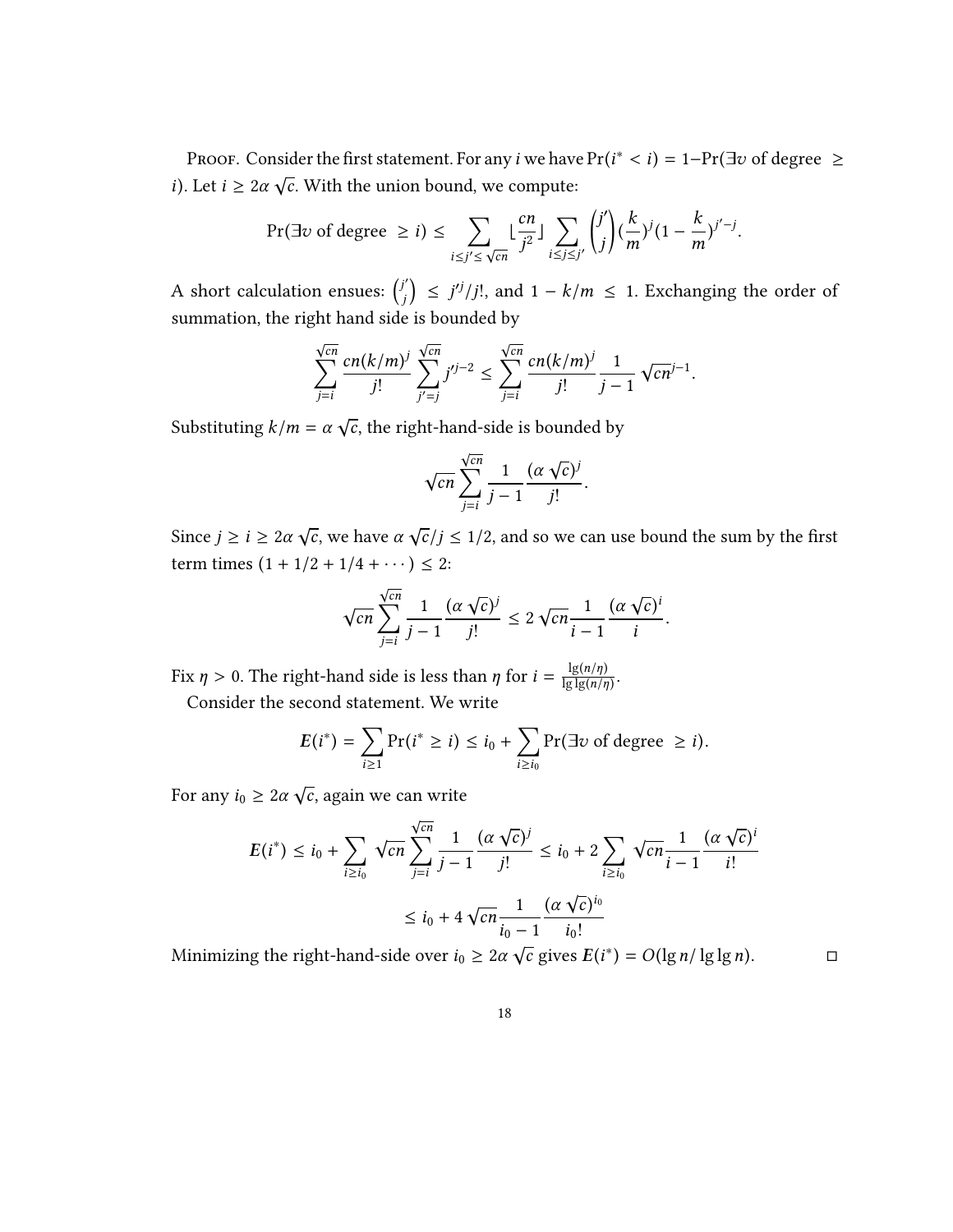<span id="page-18-0"></span>Lemma 4.8. (Uniform convergence)

$$
plim_{n\to\infty}\sum_{i\geq 2}\frac{i(i-2)X_i}{N_R}=0.
$$

PROOF. We must prove that for all  $\epsilon > 0$ , we have  $Pr(\sum_{i \ge 2} i(i-2)X_i/N_R > \epsilon) = o(1)$ . Let  $\eta > 0$ . We first use  $N_R \ge X_1$  to infer  $i(i-2)X_i/N_R \le (i(i-2)X_i/X_1$ .

- By Lemma [4.5,](#page-14-1) with probability at least  $1 \eta$  we have  $X_1 \ge 2k(1 (1/\eta) \ln \ln n / \ln n)$ .
- By Lemma [4.7,](#page-16-1) with probability at least  $1 \eta$ , the maximum degree  $i^*$  satisfies  $i^* = O(\log n / \log \log n)$ .
- Let  $2 \le i \le i^*$ . By Markov's inequality, with probability at least  $1 \eta$  we have:  $\sum_{i\geq 2} i(i-2)X_i \leq \sum_{i\geq 2} i(i-2)x_i/\eta$ . Using Lemma [4.6,](#page-16-0) this implies:  $\sum_{i\geq 2} i(i-2)X_i \leq \sum_{i\geq 2} \frac{(\alpha \sqrt{c})^i}{(i-1)!}.$ √  $\frac{1}{\eta} \leq \alpha$ η √  $ce^{\alpha}$ √  $\sqrt{cn}/\eta$ .

Combining, with probability  $1 - O(n)$ , all the above statements hold, implying:

$$
\sum_{i\geq 2} i(i-2)\frac{X_i}{N_R} \leq \alpha \sqrt{c}e^{\alpha \sqrt{c}} \sqrt{c}n \frac{1}{\eta} \frac{1}{2k(1-(1/\eta)\ln \ln n/\ln n)}
$$

Since  $\alpha$ ,  $c = \Theta(1)$  and  $k = \theta(\sqrt{n}\log n)$ , the above equation means that with probability at least  $1 - O(\eta)$ :

$$
\sum_{i\geq 2} i(i-2)\frac{X_i}{N_R} \leq \frac{O(1)}{\eta \log n - \log \log n}
$$

Let  $\eta = (1/\epsilon + \log \log n)/\log n = o(1)$ . Then

$$
\Pr(\sum_{i\geq 2} i(i-2)X_i/N_R \leq O(\epsilon)) = 1 - O(\eta) = 1 - o(1)
$$

□

<span id="page-18-1"></span>LEMMA 4.9. In the Reservoir R, with probability at least  $1 - o(1)$ , the average vertex degree is at most 2. Here we take expectations over the Configuration.last model, and then compute the average degree over all vertices in the Reservoir.

PROOF. The average vertex degree in R equals  $2k/N_R$ . The probability that it exceeds 2 equals the probability that  $N_R < k$ , which is at most the probability that  $X_1 < k$ , which by Lemma 4.5 is  $O(\log \log n / \log n) = o(1)$ . Lemma [4.5](#page-14-1) is  $O(\log \log n / \log n) = o(1)$ .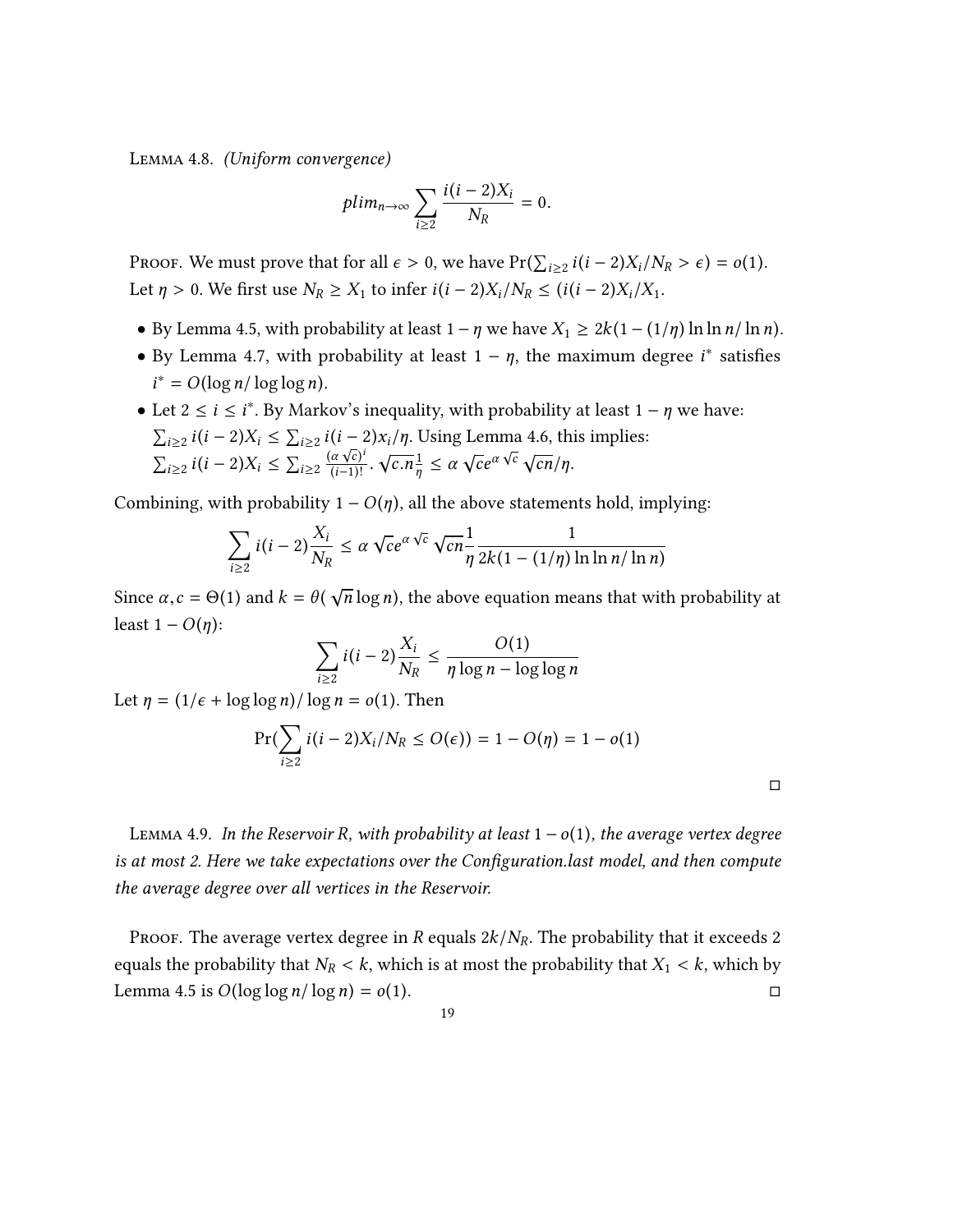We now consider the last condition for a well-behaved degree sequence: the limit  $L(D_R) = plim_{n\to\infty} \sum_i i(i-2)X_i/N_R$  exists, is equal to -1, and the convergence is uniform:<br> $L(D_R) = Plim_{n\to\infty} \sum_i i(i-2)X_i/N_R$  exists, is equal to -1, and the convergence is uniform:  $\forall \epsilon \exists i_0 \exists N \forall n > N \mid \sum_{i \leq i_0} i(i-2)X_i/N_R - L(\mathcal{D}_R) \mid < \epsilon$ . We will take  $i_0 = 2$ .

<span id="page-19-1"></span>LEMMA 4.10. (Uniform limit) The limit  $L(D_R) = plim_{n\to\infty} \sum_i i(i-2)X_i/N_R$  exists and is equal to -1. Moreover, the convergence is uniform: Let  $\eta > 0$ . Then, for every  $n > N$ , with probability at least  $1 - \eta$  we have:

$$
|\sum_{i=1}^{i=2} i(i-2)\frac{X_i}{N_R} - L(\mathcal{D}_R)| < \frac{O(\ln \ln n)}{\eta \log n} = o(1)
$$
  
and 
$$
|\sum_{i\geq 3} i(i-2)\frac{X_i}{N_R}| < \frac{O(1)}{\eta \log n - \log \log n} = o(1)
$$

Proof. This follows from Lemmas [4.5](#page-14-1) and [4.8.](#page-18-0)  $\Box$ 

<span id="page-19-0"></span>4.2.2 High probability analysis for sequences of degree distributions. We now consider a sequence of degrees indexed by both  $i$  and  $n$ , where for each  $n$ : we pick a random degree sequence in  *obtained by the second step of the Configuration. last process. We use the* following construction to couple the degree sequences as *n* varies.

Given *n* and a degree sequence in the Configuration.last process, let us write  $i^*$  for the maximum degree and  $(X_i^{(n)})$  for the degree sequence  $(X_1^{(n)}, X_2^{(n)}, \ldots X_{i^*}^{(n)})$ . We define a function d whose value is small with high probability and whose is value is 1 when two  $\frac{c_1! \cdot N!}{N!}$ of the Molloy-Reed conditions are not satisfied: the maximum degree is greater then  $N_R^{1/9}$ and the average degree  $2k/N_R$  is greater than 2.

$$
d((X_i^{(n)})) = \begin{cases} 1 & \text{if } i^* > N_R^{1/9} \\ & \text{or } 2k/N_R > 2 \\ \max(|\frac{X_1^{(n)}}{N_R} - 1|, |\sum_{i \ge 2} i(i-2)\frac{X_i^{(n)}}{N_R}|) & \text{otherwise.} \end{cases}
$$

In lemma [4.10,](#page-19-1) we separated the two expressions  $|\frac{X_1^{(k)}}{N_R} - 1|$  and  $|\sum_{i \geq 2} i(i-2) \frac{X_i^{(k)}}{N_R}|)$  whose limits are small. For each *n*, we sort the degree sequences in increasing order according to *d*, producing an order on those degree sequences,  $(X_i^{(n,1)}), (X_i^{(n,2)}), \ldots$ 

To each number  $0 < t < 1$ , we associate the unique sequence  $(X_i^{(n,r)})$  such that  $\sum_{j \leq r} \Pr((X_i^{(n,j)})) < t < \sum_{j \leq r} \Pr((X_i^{(n,j)}))$ . Note that r is a function of t and n  $\iota$  )  $\iota$  $\sum_{j\leq r} \Pr((X_i^{(n,j)})$  $\binom{n(j)}{i}$ ). Note that *r* is a function of *t* and *n*. This provides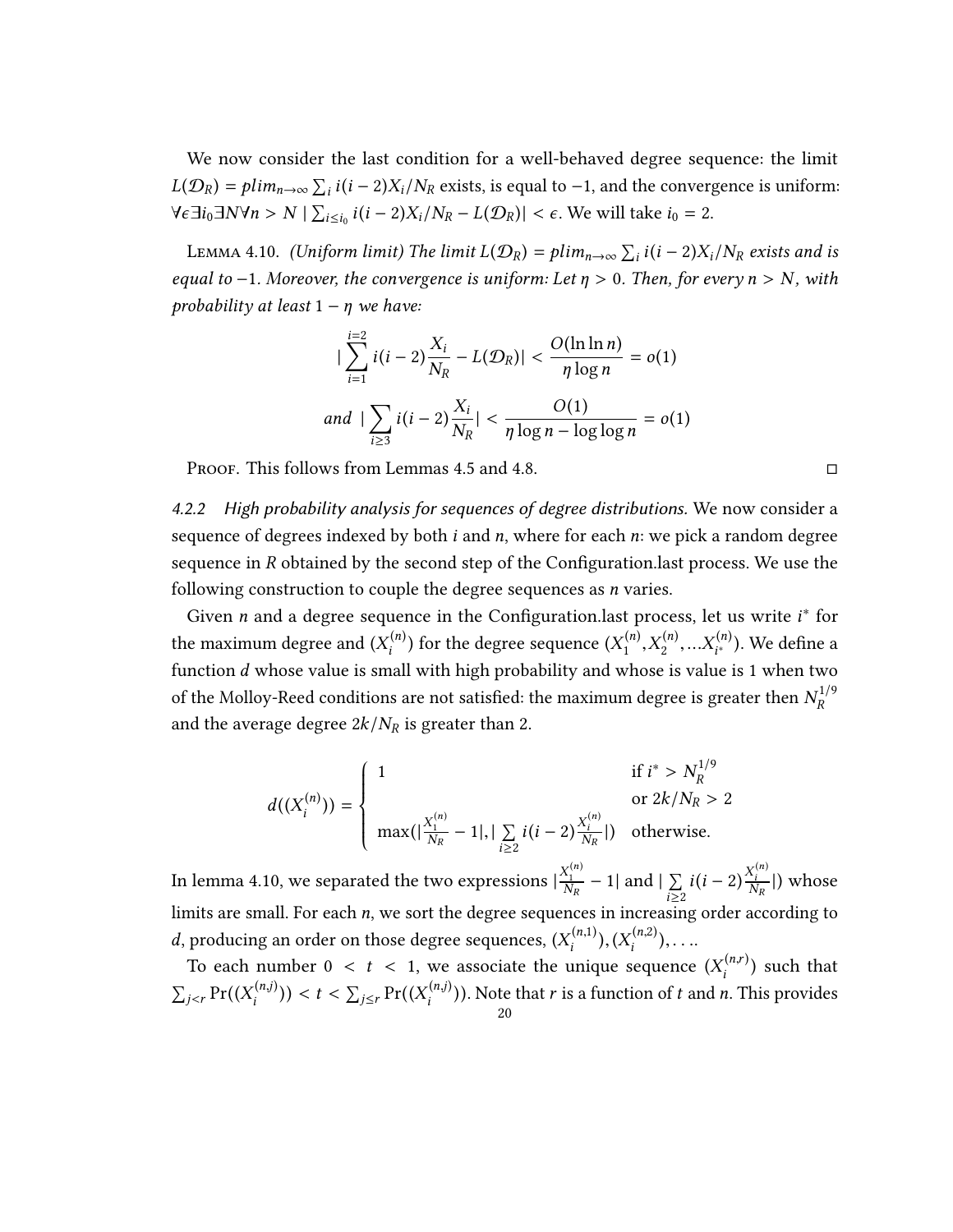the desired coupling: for each  $t$ , as n spans the natural integers we obtain a collection of degree sequences, one for each n. We wish to apply the Molloy-Reed Theorem (Theo-rem [3.3\)](#page-9-3) to the resulting sequence of degree sequences  $(X_i^{(n,r)})$  and conclude.

**Proof of theorem [4.2](#page-13-1).** Consider a sequence indexed by both  $i$  and  $n$ , generated as above. We check that this asymptotic degree sequence is almost surely well-behaved and the other three assumptions of the Molloy-Reed Theorem hold.

First, it is well-behaved: it is feasible by construction. The smoothness condition, i.e. the existence of  $plim_{n\to\infty}X_i^{(n,r)}/N_R$  is proved in the lemma [4.5](#page-14-1) for  $i = 1$  and in the lemma [4.6](#page-16-0) for *i* > 1. The uniform convergence of  $plim_{n\rightarrow\infty}\sum_{i\geq 2}$  $\frac{i(i-2)X_i^{(n,r)}}{N_D}$  $\tilde{\mathbf{v}}$ is proved in the lemma [4.8.](#page-18-0) The existence and uniform convergence of  $\sum_{i\geq 1} i(i-2)\frac{X_i^{(n)}}{N_R}$  is proved in the lemma [4.10.](#page-19-1) The condition on the maximum degree, less than  $N_R^{1/9}$ , is proved in the lemm[a4.7](#page-16-1) and the condition on the average degree in the lemma [4.9.](#page-18-1) The coeffcient  $Q$  is −1 and we can therefore apply the Molloy-Reed theorem [3.3.](#page-9-3) The conclusion, i.e. the bound on the size of the largest connected component  $C$  holds almost surely. There exists a constant  $B$ such that:  $Pr_t[|C| \leq B.N_R \leq B.k^{1/4}] = 1$ . Hence:

$$
Pr_{\text{Configuration.last}}[|C| \leq B.k^{1/4}] = Pr_{\mu \cdot \Omega}[|C| \leq k^{1/4}] \rightarrow_{n \to \infty} 1
$$

The algorithm  $\text{Derror}(y, \delta)$  tests if  $|C| \leq k^{1/4} \leq n^{1/8} \log^2 n$ , hence it is correct with h.p. $\Box$ 

#### <span id="page-20-0"></span>5 SPACE LOWER BOUNDS

We reduce a hard problem for the 1-way communication complexity to the existence of an  $(1,\delta)$ -large very dense subgraph and assume the reader familiar with the concepts of communication complexity [\[24\]](#page-31-9). The multiparty disjointness problem in the 1-way communication model is defined as follows. There are q players and for each  $j = 1, \dots q$ , player *j* has an *n*-bit vector  $x_j = x_{j,1} \dots x_{j,n}$ . In the restricted problem:

- either all vectors  $x_j$  are pairwise distinct (i.e. there is no *j*, *j'*, *i* such that  $x_{j,i} = x_{j',i} = 1$ ),
- or there exists a unique *i*<sup>\*</sup> such that  $\bigwedge_j x_{j,i^*} = 1$ , and all vectors  $x_j$  are otherwise pairwise distinct (i.e. there is no *j*, *j'*, *i*  $\neq$  *i*<sup>\*</sup> such that  $x_{j,i} = x_{j',i} = 1$ ).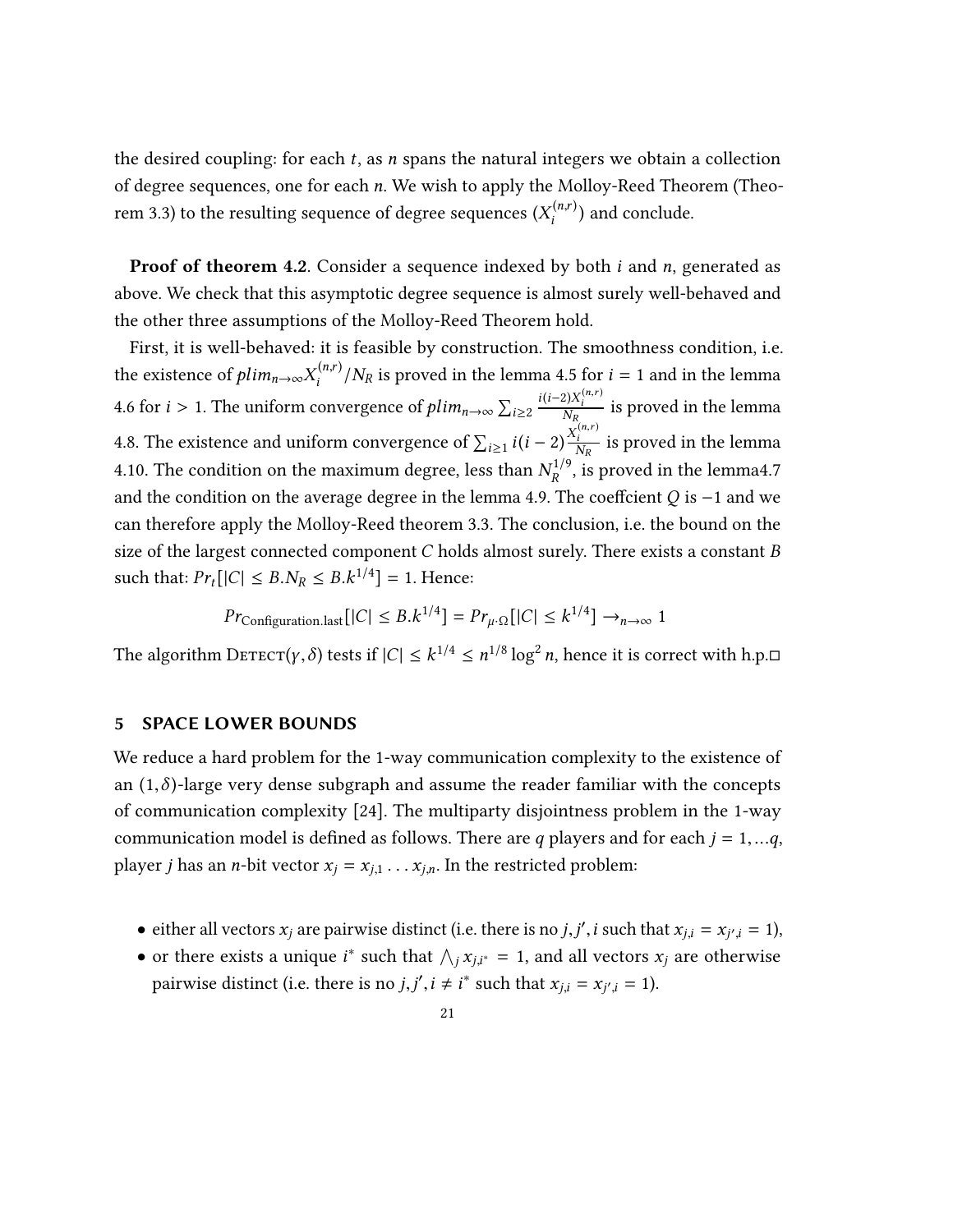In the 1-way communication model, information is only sent from a player  $j$  to a player  $j'$ such that  $j' > j$ , and the last player, player q, must decide whether there is an *i* such that  $\bigwedge_j x_{j,i} = 1.$ 

<span id="page-21-1"></span>Lemma 5.1. [\[10\]](#page-30-8) The restricted multiparty disjointness problem with 1-way communication and q players requires communication complexity  $\Omega(n/q)$ .

This lower bound is used to obtain other lower bounds for a range of problem. An  $\Omega(n)$ lower bound is presented in [\[5\]](#page-29-2) for the  $\alpha$ -approximation of the maximum density ratio  $\rho^*$ , i.e. to find a subgraph with a vertex *S* such that  $\rho(S) \ge \rho^*/\alpha$ .

<span id="page-21-0"></span>LEMMA 5.2. [\[5\]](#page-29-2) An  $\sqrt{q/2}$ -approximation streaming algorithm for the maximum density ratio requires space  $\Omega(n/q)$ .

We keep the same reduction presented in [\[5\]](#page-29-2): it reduces the restricted multiparty disjointness problem with 1-way communication and q players to the  $\sqrt{q/2}$ -approximation of the maximum density ratio  $\rho^*$ . Consider an instance of the restricted *q*-party disjointness problem with 1-way communication. Player *j* holds boolean variables  $x_{j,1}, x_{j,2}, \dots, x_{j,n}$ , for each  $j = 1, 2, \ldots, q$ . We construct a graph G:

• G is the union of *n* disjoint graphs  $G_1,...G_n$ , each over q vertices. For  $i = 1,2,...,n$ , the nodes of  $G_i$  are denoted  $u_{1,i}, u_{2,i}, \ldots u_{q,i}$ .

• If  $x_{j,i} = 1$ , we add the  $q - 1$  edges from the node  $u_{j,i}$  to all the other nodes  $u_{j',i}$  of  $G_i$ , for  $j' \neq j$ .

For a Yes instance of the multiparty disjointness problem, i.e.  $\bigwedge_j x_{j,i^*} = 1$ , the graph  $G_{i^*}$ is a clique of size q and the maximum density ratio is therefore  $\rho^* = (q - 1)/2$ . For a No instance, G is a forest where each tree is of depth 1 and the maximum density ratio is  $\rho^* = (q-1)/q = 1 - 1/q.$ 

Let an input stream with the edges of player 1, then of player 2, ... then of player  $q$ coming last. A streaming algorithm for  $\rho^*$  with approximation less than  $\sqrt{q/2}$  and space  $o(n/q)$  could decide between a Yes and a No instance of the q-multiparty disjointness problem. If we assume that S must be large, let  $q = \delta \sqrt{n}$  and we obtain: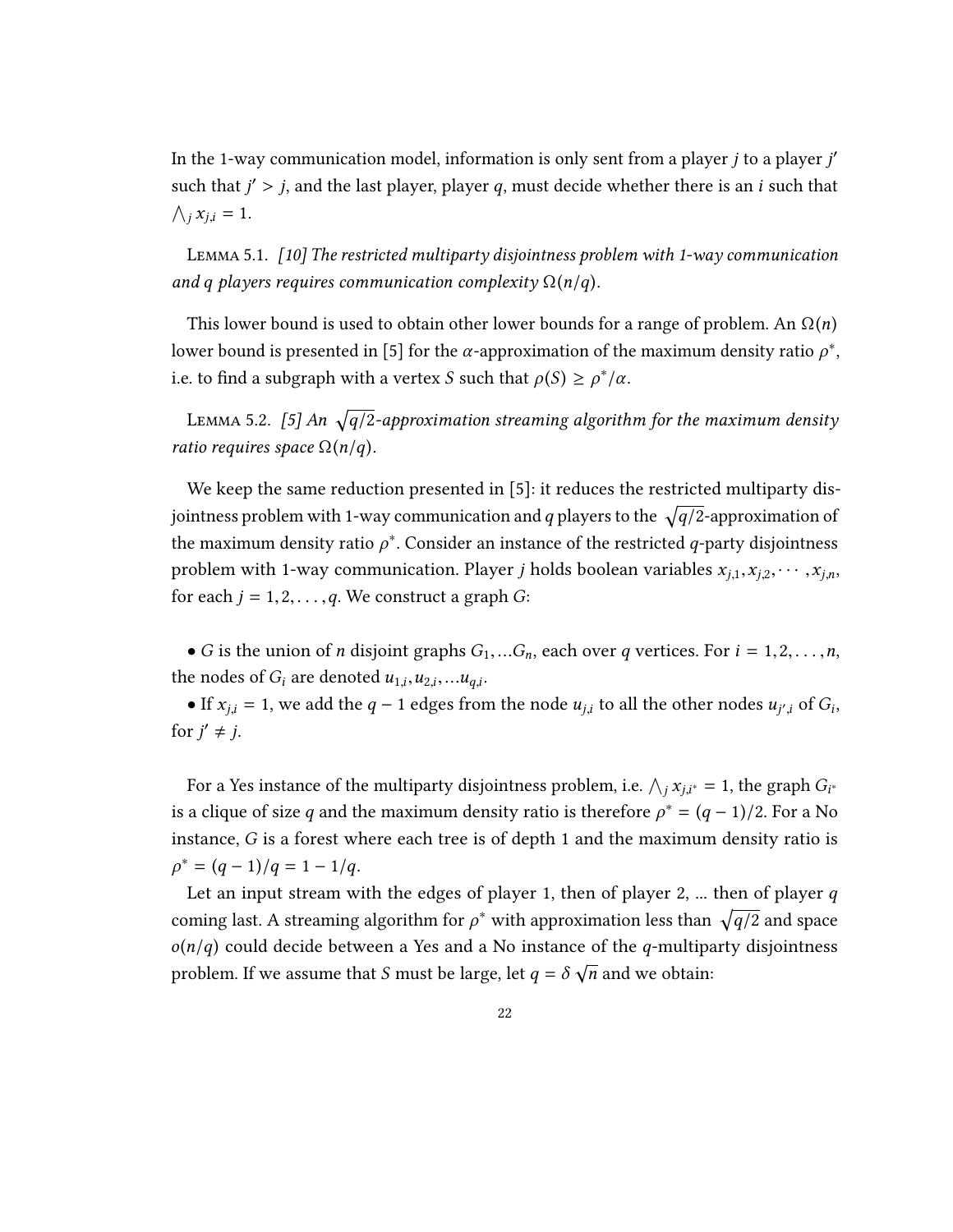<span id="page-22-3"></span>COROLLARY 5.3. A  $n^{1/4}$ -approximation streaming algorithm for the maximum density ratio for S of size at least  $2\sqrt{n}$  requires space  $\Omega(\sqrt{n})$ .

If we consider the very dense criterium, i.e.  $\gamma = 1$ , we obtain our lower bound:

<span id="page-22-1"></span>COROLLARY 5.4. The detection of a  $(\gamma,\delta)$  large very dense subgraph requires  $\Omega(\sqrt{n})$  space.

PROOF. Let  $q = \delta \sqrt{n}$  in the reduction of Lemma [5.2](#page-21-0) in [\[5\]](#page-29-2). A Yes (resp. No) instance of the multiparty disjointness problem is reduced to a Yes (resp. No) instance of the  $(1,\delta)$ -Large very dense subgraph problem. It implies the space lower bound of [5.1.](#page-21-1)  $\Box$ 

#### <span id="page-22-0"></span>6 CONCENTRATED CASE: RECONSTRUCTING A COMPLETE SUBGRAPH

In this section we propose an algorithm (Algorithm 2) to approximately reconstruct a very dense subgraph. We show that in the Concentrated model with a clique S (a  $\gamma$ -clique with  $\gamma = 1$ ), the output approximates S with high probability.

To reconstruct a clique, based on Algorithm  $\text{Derror}(y, \delta)$ , it would be tempting to output the largest connected component in the Reservoir. However, in the Concentrated model with a clique S, such an algorithm would overestimate the size of S and output many vertices besides the vertices of S. Instead, we observe that many of the extraneous vertices appear to be leaves of the connected component of the Reservoir, and can thus be eliminated by outputing the 2-core instead of the full connected component. Formalizing this intuition leads to the following algorithm and result.

Static very dense subgraph estimation Algorithm 2. Let  $C$  be the largest connected component of the reservoir R. If  $|C| < n^{1/8} \ln^2 n$  then Reject, else output 2-core(C).

We now assume that the parameter  $\alpha$  depends on n and slowly grows to infinity. For example  $\alpha = O(\ln \ln \ln n)$  so that the analysis of the previous sections still hold. If  $\alpha$  is constant, we just approximate S within a constant factor.

<span id="page-22-2"></span>THEOREM 6.1. Assume the concentrated model (Section [3.2\)](#page-10-0) with a clique S, and let  $\widehat{S}$  = 2-core(C) denote the output of Algorithm 2. If  $1/\delta = o(\alpha)$  and  $\alpha = O(\ln \ln \ln n / \sqrt{c})$ , then  $|S \setminus \widehat{S}|$  and  $|\widehat{S} \setminus S|$  almost surely are both o(|S|).

Since  $S$  is a clique in this section, the edges of the reservoir  $R$  that are internal to  $S$  are exactly distributed according to  $G(n, p)$ . Notice that: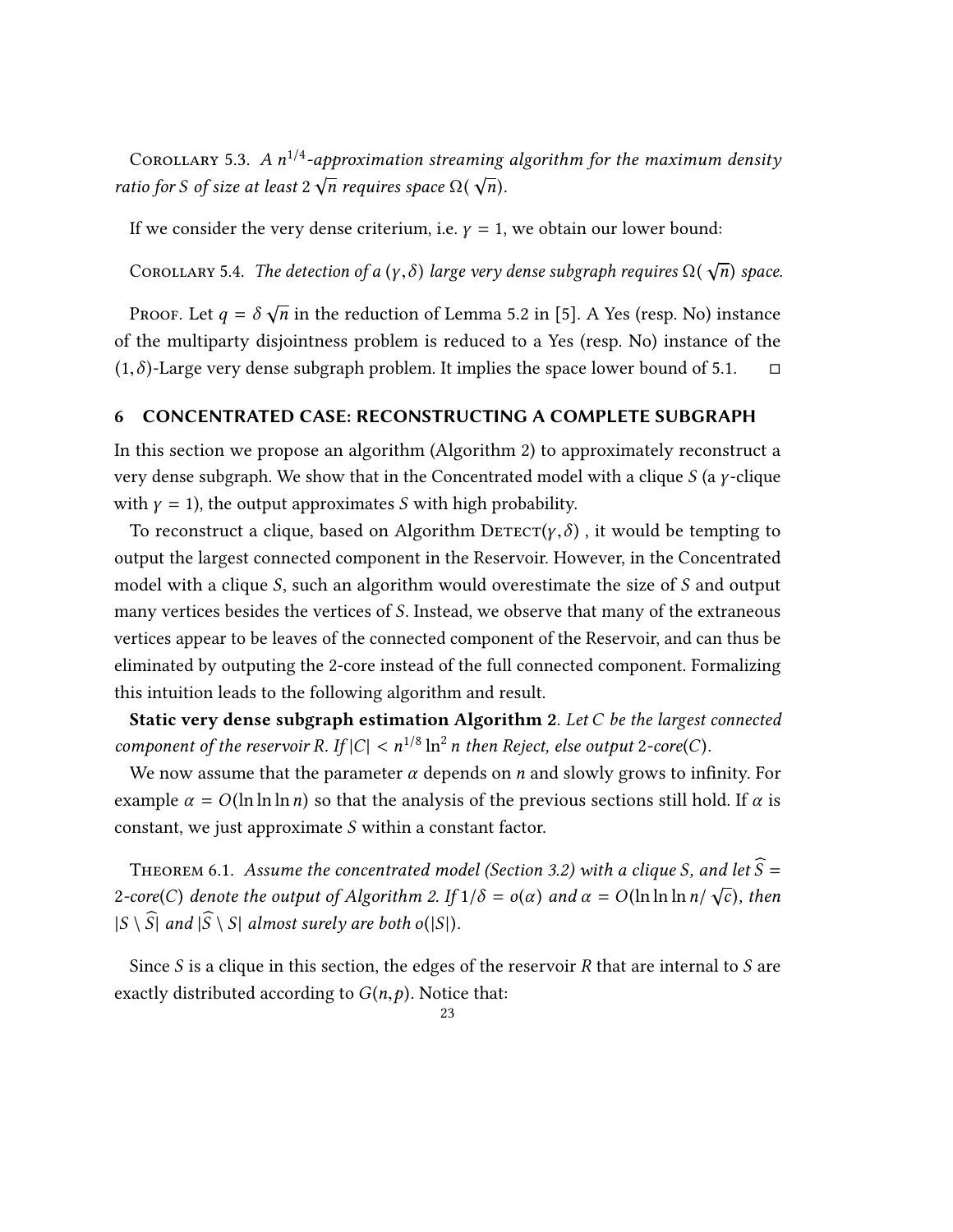- If  $v \in S$ , then the degree of v is  $O(\sqrt{N})$
- The degree of  $v$  in the Reservoir is  $\log n$

Recall Theorem [2.2](#page-7-3) which gives us an estimate on the size of  $|C|$  ( $|C| \approx b.n$ ) and of its 2-core(C) ( $|2\textrm{-core}(C)| \simeq b.(1-t).n$ ). If S is a clique, we can use this result and conclude that the 2-core(C) is of size  $O(n)$  and in S with high probability. The proof follows the successive steps, where results are taken with high probabilities:

- The Reservoir has no cycle disjoint of S, Lemma [6.2](#page-23-0) ,
- The 2-core(C) consists of elements of S and possibly elements of  $V S$  which belong to cycles that go through S,
- Lemmas [6.3](#page-23-1) and [6.4](#page-24-0) show that very few nodes of  $V S$  belong to such cycles.

<span id="page-23-0"></span>LEMMA 6.2. With high probability, in the restriction of the Reservoir to  $V - S$ , the total size of connected components that have a cycle is at most  $O(n^{1/4})$ .

Proof. Use Molloy-Reed, Theorem [3.3.](#page-9-3) □

Nodes of S have a high degree. Some nodes in  $V - S$  have also a high degree. Let us study false positives for S, that is, vertices u that belong to 2-core(C) but not to S.

$$
\mu = \Pr[(u \in V - S \land u \in 2\text{-core}(C))]
$$

One possibility is that u is connected to 2-core(C)  $\cap$  S by two disjoint paths. We first consider the case where those paths have length 1.

<span id="page-23-1"></span>LEMMA 6.3. Let Z denote the number of vertices u in V – S incident to two edges of R into S,  $(v_1, u) \in R$  and  $(v_2, u) \in R$  with  $v_1, v_2, \in S$ . Then:

$$
E[Z] \leq \sqrt{n} \frac{O(\alpha^2)}{(\log n)^2}
$$

PROOF. By linearity of expectation, the desired quantity is equal to:

$$
A = \sum_{u \in V-S} \Pr[\text{there exist } v_1, v_2 \in S \text{ such that } (v_1, u), (u, v_2) \in R].
$$

Edges  $(v_1, u)$  and  $(v_2, u)$  are border edges of S. By definition of S-concentrated dynamics and of the size of R, S has  $O(\alpha \sqrt{n})$  border edges in R. By construction of the power law graph, each of those edges is attached to a random stub of  $V - S$ . Since there are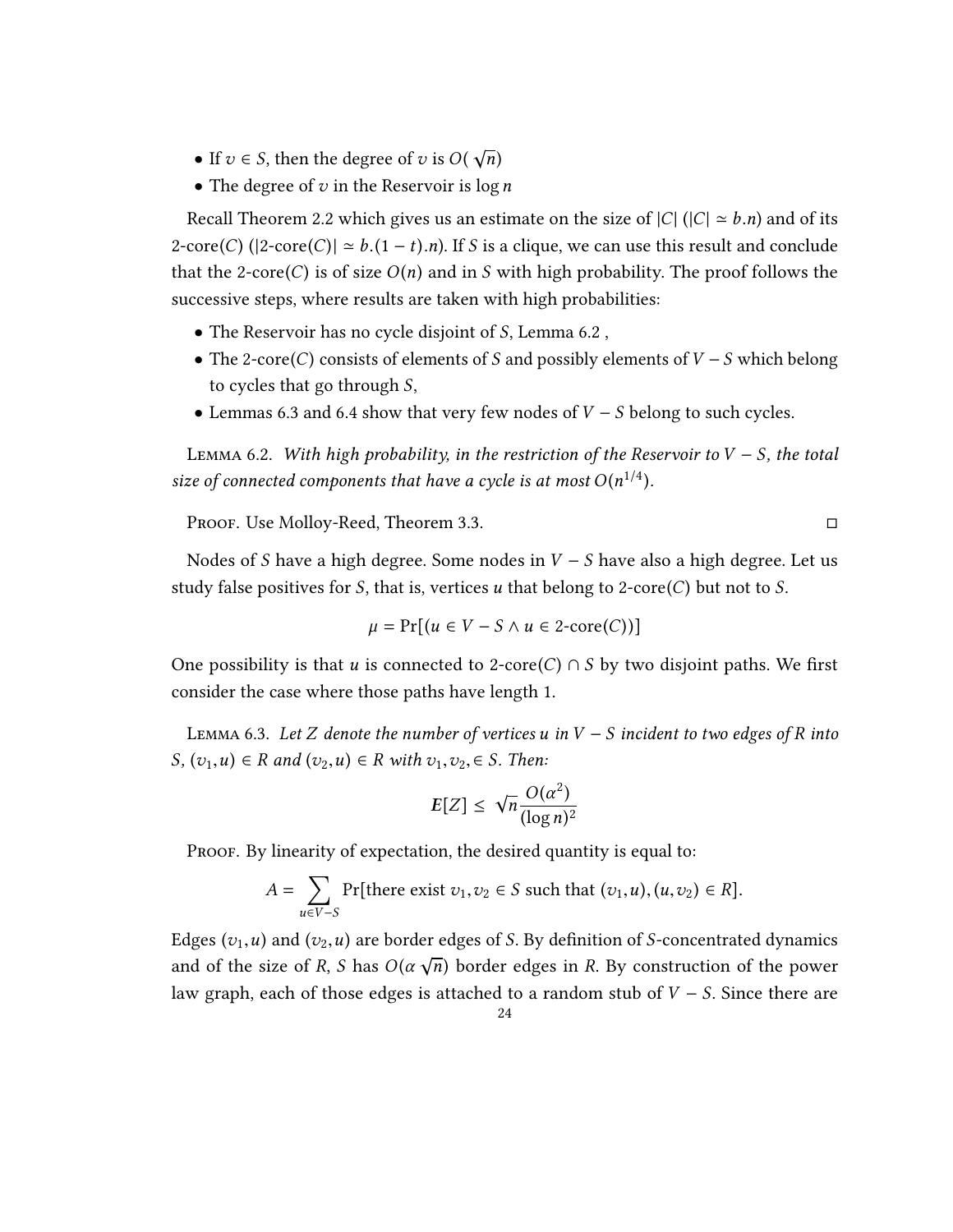$\sim$  cn log n/2 stubs in V – S, the probability that such an edge is attached to a stub of u is  $\Theta(d_u/(n \log n))$ . We will also use

$$
\sum_{u \in V-S} d_u^2 \sim \sum_{i=1}^{i=\sqrt{cn}} c.n.i^2/i^2 = \sum_{i=1}^{i=\sqrt{cn}} c.n = c\sqrt{c}.n.\sqrt{n} = \Theta(n^{3/2}).
$$
  

$$
A = \sum_{u \in V-S} \binom{O(\alpha \sqrt{n})}{2} (\Theta(d_u/n. \log n))^2 = \frac{O(\alpha^2)}{n.(\log n)^2} \sum_{u \in V-S} d_u^2
$$

$$
= \frac{O(\alpha^2) \sqrt{n}}{(\log n)^2}
$$

□

<span id="page-24-0"></span>LEMMA 6.4. *Given i*  $\geq 2$ , let *Y* denote the number of chains  $(v, u_1, u_2, \ldots, u_i, v_1, \ldots, v_{i-1}, v_{i+1})$  $\prime$ )  $\in S \times (V \setminus$  $S) \times \cdots \times (V \setminus S) \times S$  of R. Then:

$$
E[Y] \leq \sqrt{n} \frac{O(\alpha^{i+1})}{(\log n)^{i+1}}.
$$

PROOF. We will give the full proof for  $i = 2$ , and the generalization to  $i \ge 2$  is immediate. Fix two nodes  $u_1, u_2 \in V - S$ .

$$
Pr[(u_1, u_2) \in R] = Pr[(u_1, u_2) \in G] Pr[(u_1, u_2) \in R | (u_1, u_2) \in G]
$$

$$
\sim \frac{d_{u_1} \cdot d_{u_2}}{m} \cdot \frac{O(\alpha)}{\sqrt{n}}
$$

For  $u_1$ , the probability to be connected to S is:

$$
Pr[\exists v \in S : (v, u_1) \in R] = \frac{d_{u_1}}{m} O(\alpha) \sqrt{n}.
$$

Similarly for  $u_i$ ,

$$
\Pr[\exists v' \in S : (u_i, v') \in R] = \frac{d_{u_i}}{m} O(\alpha) \sqrt{n}.
$$

m Combining, the probability that there exists  $v, v' \in$  with a path  $(v, u_1, u_2, v')$  in R is bounded by

$$
\Pr(\exists v, v' \in S : (v, u_1, u_2, v') \text{ path in } R) = \frac{d_{u_1}^2 d_{u_2}^2}{m^3} O(\alpha^3) \sqrt{n}.
$$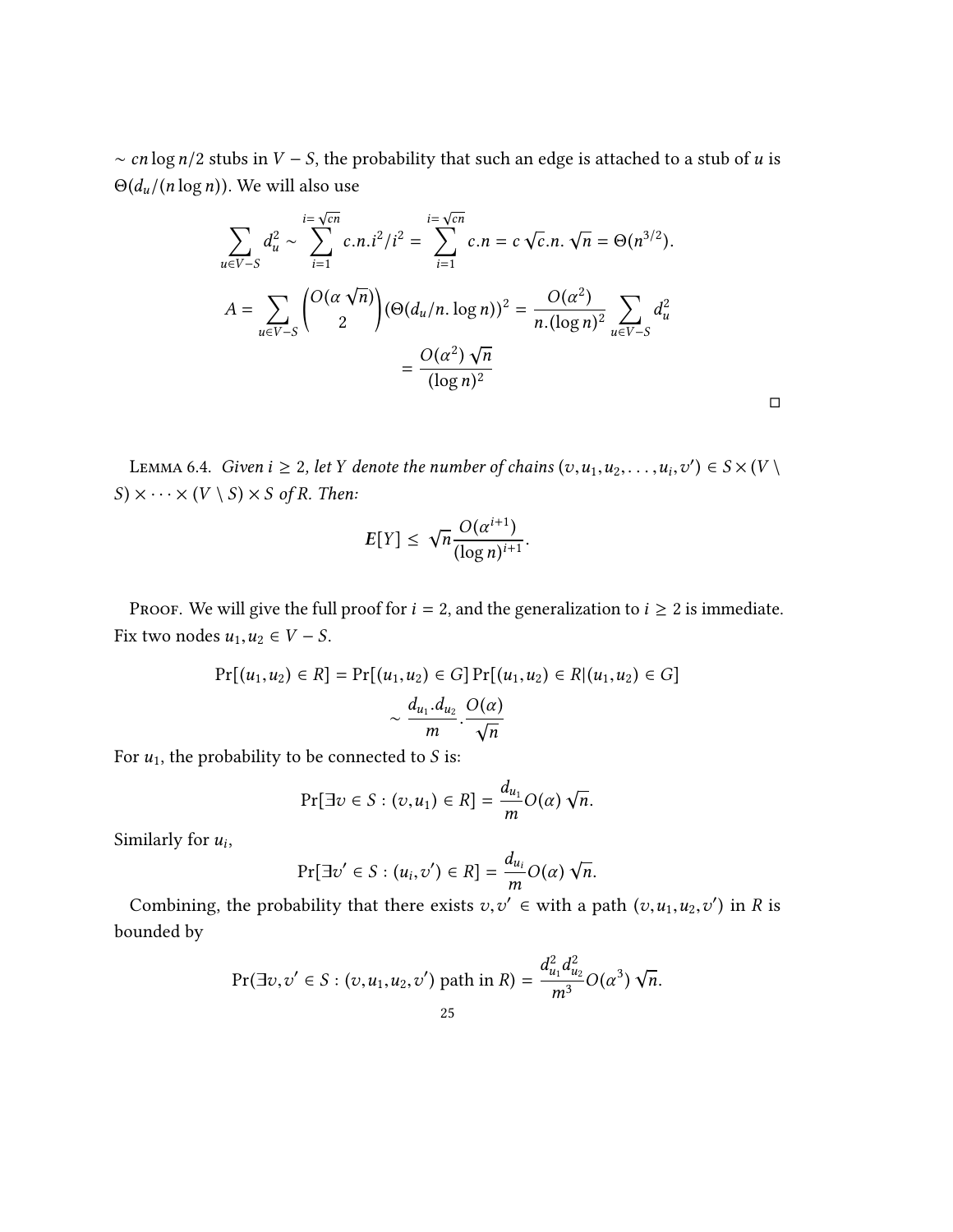Summing over  $u_1, u_2 \in V - S$  and recalling that  $\sum_u d_u^2 = O(n^{3/2})$  and that  $m = \Theta(n \log n)$ , we obtain that the expected number of chains, for  $i = 2$ , is

$$
\sqrt{n} \frac{O(\alpha^3)}{(\log n)^3}.
$$

The generalization to  $i > 2$  is straightforward.

□

Proof. (Proof of Theorem [6.1\)](#page-22-2) We use Theorem [2.2](#page-7-3) to prove that 2-core(C) contains a large fraction of the elements of S. Indeed, the theorem means that  $|2\textrm{-core}(C) \cap S| \ge$  $|S|b(1-t)$  with  $b = 1 - t/c_1$  and  $te^{-t} = c_1e^{-c_1}$ , where the probability that an edge of S is put in the Reservoir is  $c_1/|S|$ . We have  $|S| = \delta \sqrt{n}$  and  $\alpha / \sqrt{n} = c_1/|S|$ . Hence  $c_1 = \alpha .\delta$ .

Assume  $\alpha >> 1/\delta$ . Then  $c_1 \to \infty$ , so  $t \to 0$  and  $b \to 1$ , and then  $|S|b(1-t) \sim |S|$ , so  $|S \setminus \widehat{S}| = o(|S|).$ 

To analyze  $|\widehat{S}\setminus S|$ , observe that the nodes of V – S that belong to 2-core(C) either have two disjoint paths leading to S, or belong to a cycle of  $V - S$ .

The nodes that belong to a cycle of  $V - S$  are few in number,  $O(n^{1/4})$  by Lemma [6.2.](#page-23-0)

Concerning the nodes that have two disjoint paths leading to S, Lemmas [6.3](#page-23-1) and [6.4](#page-24-0) give: The number of nodes  $u$  in  $V - S$  that have two disjoint paths leading to  $S$  is at most:

$$
\sum_{i\geq 1} i \sqrt{n} \frac{O(\alpha^{i+1})}{(\log n)^{i+1}} \simeq \sqrt{n} \frac{O(\alpha^2)}{(\log n)^2}
$$

Thus the expected total number of nodes of  $V - S$  that belong to 2-core(C) is  $o(|S|)$ . □

#### <span id="page-25-0"></span>7 DYNAMIC GRAPHS

Consider the sequence of graphs  $G_i$  defined by the edges in each window  $w_i$ . We keep a Reservoir  $R_i$  but only store the 2-core of the large connected components. We extend our model of random graphs with or without a very dense subgraph to the dynamic case.

Let P be the graph property: there is a *γ*-clique of size greater than  $\delta$ .  $\sqrt{n}$ . How do we decide  $\Diamond P(t)$ , i.e. there is a window  $w_i$  at some time  $t_i \leq t$  such that  $G_i$  has a *y*-clique of size greater than  $\delta$ .  $\sqrt{n}$ ? Recall that  $\alpha = \Theta(1/\gamma.\delta)$  as in the static case.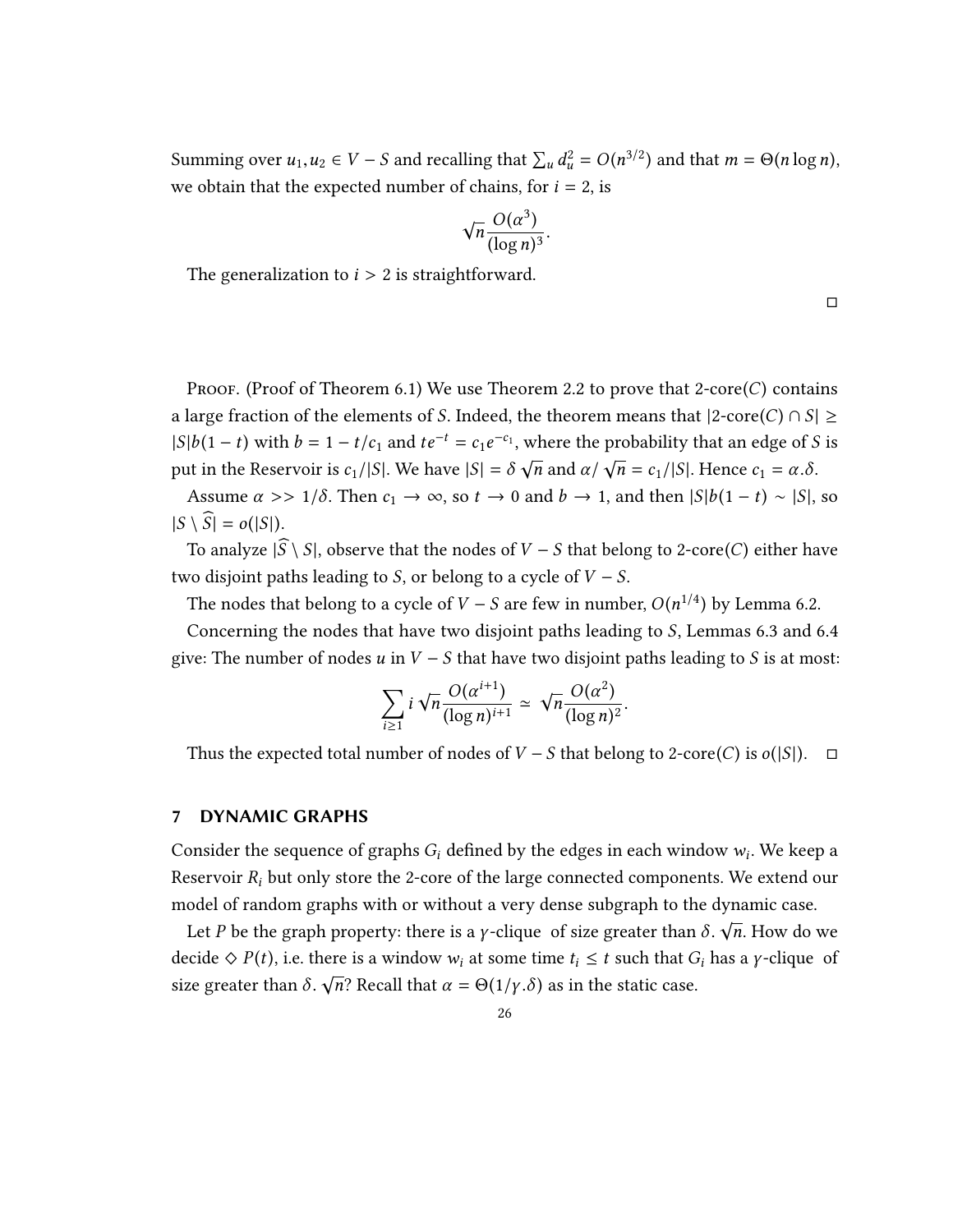**Dynamic very dense subgraph detection Algorithm 3** (t): let  $C_i$  be the largest con- $E$  y hanner very dense stagglight detection in governm 5 (*t*), the e<sub>l</sub> be the targest con-<br>nected component of the reservoir R<sub>i</sub> of size  $k = \Theta(\alpha \sqrt{n} \log n)$  at time  $t_i \le t$ . If there is an i such that  $|C_i| \ge n_i^{1/8} \ln^2 n_i$  Accept, else Reject.

Consider the following **Dynamics** applied to a given graph *G*: remove  $q \ge 2$  random edges, uniformly on the set of edges of  $G$ , freeing 2.q stubs. In the case of the **uniform Dynamics**, we generate a new uniform matching on these free stubs to obtain  $G'$ .

In the case of the  $S$ -concentrated Dynamics, we have fixed some subset  $S$  of size Partition then into internal edges  $E(S)$ , external edges in  $E(\bar{S})$  and cut edges of  $E(S,\bar{S})$ .  $\sqrt{n}$  among the nodes of high degre and some *γ*. Consider the *q* edges that we remove. There are three cases and the analysis generalizes the static case.

## <span id="page-26-0"></span>7.1 Dynamic models

For the S-**concentrated Dynamics**, we have fixed some subset S of size  $\delta$ .  $\sqrt{n}$  among the nodes of high degre and some  $\gamma$ . Partition the q removed edges into internal edges  $E(S)$ , external edges in  $E(\bar{S})$  and cut edges of  $E(S,\bar{S})$ . There are three cases:

- (1) The graph G had a  $\gamma$ -clique subgraph and we will maintain such a very dense subgraph. We rematch the corresponding stubs of each class with a uniform matching. We conserve the same number of edges in  $E(S)$ ,  $E(\bar{S})$  and  $E(S,\bar{S})$  and maintain a γ -clique subgraph.
- (2) The graph had no *γ*-clique subgraph. Let *q'* be the number of edges in  $E(S, \bar{S})$ . With  $\lfloor q'/2 \rfloor$  new edges in S, we don't have a *γ*-clique subgraph. If *q'* is even, we match uniformly all the stubs in S. If q' is odd, we only take  $q' - 1$  stubs, match uniformly all the stubs in S and leave one edge in  $E(S,\bar{S})$ .
- (3) The graph had no *γ*-clique subgraph but with  $q'' < \lfloor q'/2 \rfloor$  edges, we reach a *γ*-clique subgraph. We take the  $q''$  stubs in S, match uniformly all the stubs in S, and match the other edges in  $E(S,\bar{S})$  uniformly.

How does the distribution of random graphs evolve in time? Consider the Markov chain  $M$ where nodes are the possible graphs and transition probabilities  $M(i, j)$  are the probabilities to obtain  $G_i$  from  $G_i$  with the process of removing random q edges from  $G_i$  and recombining the 2q stubs with the uniform or the S-concentrated Dynamics.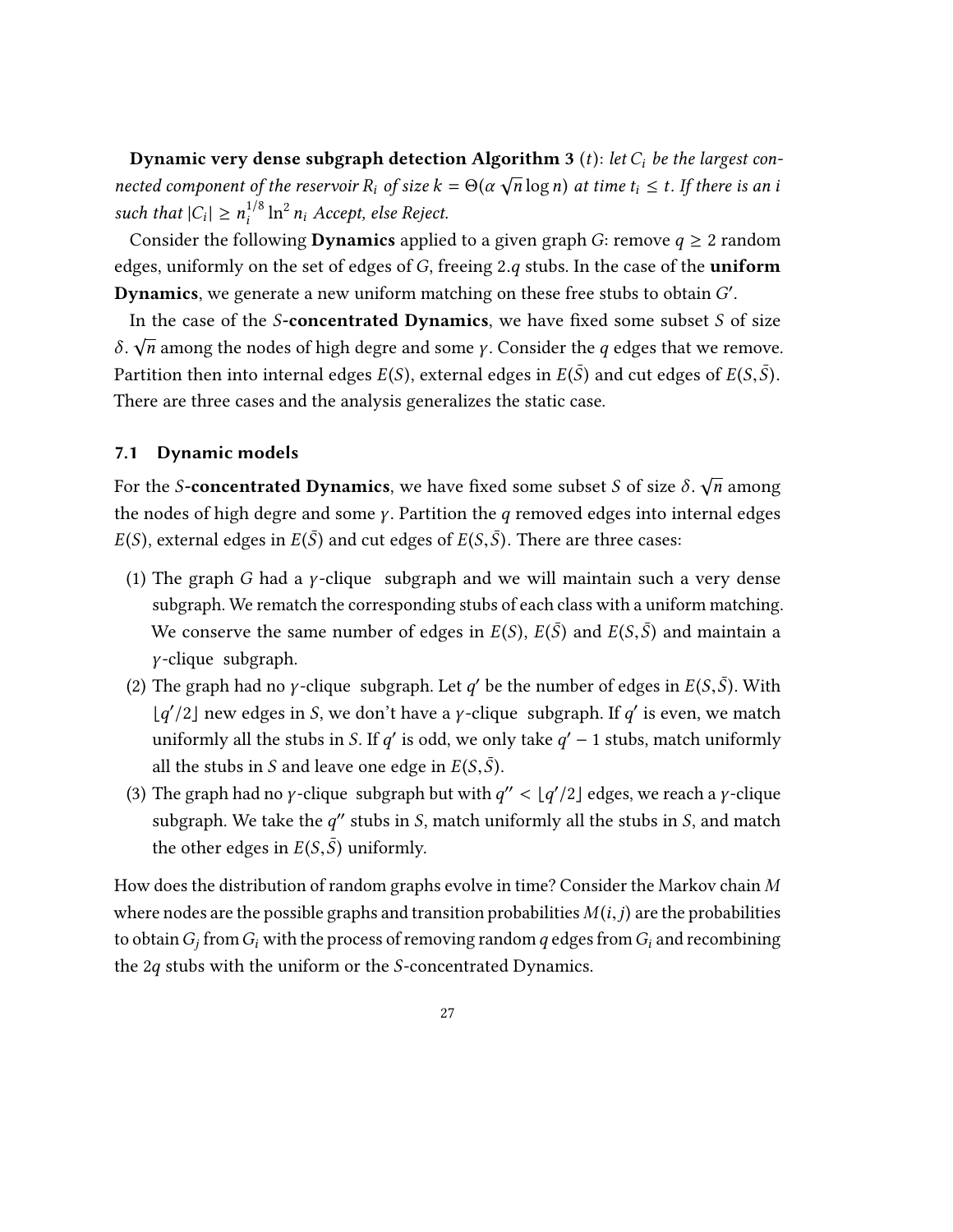Lemma 7.1. For the uniform Dynamics the stationary distribution of the Markov chain M is uniform. For the S-concentrated S-Dynamics, the stationary distribution of the Markov chain M is uniform among all the graphs with a γ -clique S.

PROOF. By definition of the Markov chain, for all  $i$ ,  $\sum_j M(i,j) = 1$ . The transition from  $G_i$  to  $G_j$  can also occur backwards from  $G_j$  to  $G_i$ , and similarly for many  $G_k$  which lead to  $G$ The matrix *M* is then doubly stochastic and ergodic. Hence the stationary distribution Therefore for all  $j$ ,  $\sum_i M(i,j) = 1$  as it sums all possible transitions starting from  $G_j$ . is uniform. Fo the S-concentrated dynamics, we reach a  $\gamma$ -clique subgraph with the right number of edges. Each transformation of a  $\gamma$ -clique subgraph into another one is reversible. Hence the matrix  $M$  is also doubly stochastic and the stationary distribution is<br>uniform. uniform.  $\Box$ 

#### <span id="page-27-0"></span>7.2 Deciding properties of dynamic random graphs

A general Dynamics is a function which chooses at any given time, one of the two strategies: either a uniform Dynamics or an S-concentrated Dynamics for a fixed S. An example is the **Step Dynamics**: apply the uniform Dynamics first, then switch to the S-dynamics for a time period ∆, and switch back to the uniform Dynamics. Notice that during the uniform Dynamics phase, there are no large components in the Reservoir. For the step phase, we store some components which will approximate S. √

A stream  $G(t)$  has a large *γ*-clique subgraph if there is  $G_i$  and  $S_i$  such that  $|S_i| > \delta$ . and  $\alpha > \frac{(1+\epsilon)}{\gamma \cdot \delta}$  for a  $t_i \leq t$ . Assume *Prob*[ Algorithm 1 Accepts ]  $\geq 1 - \eta$  in Theorem [4.1.](#page-12-1) We now show that the detection error of Algorithm 3 decreases.

<span id="page-27-1"></span>COROLLARY 7.2. For a stream which has a large  $\gamma$ -clique (which satisfies the conditions of Theorem [4.1\)](#page-12-1) during a time interval  $\Delta \geq \tau$ , Algorithm 3 is such that Prob[ Algorithm 3 Accepts ]  $\geq$  $1-\eta^{\Delta/\tau}$ .

Proof. There are  $\lfloor(\Delta - \tau)/\lambda\rfloor$  different windows but  $\lfloor \Delta / \tau \rfloor$  independent windows, i.e. windows with no overlap. The samples are then independent and we can then amplify the success probability. □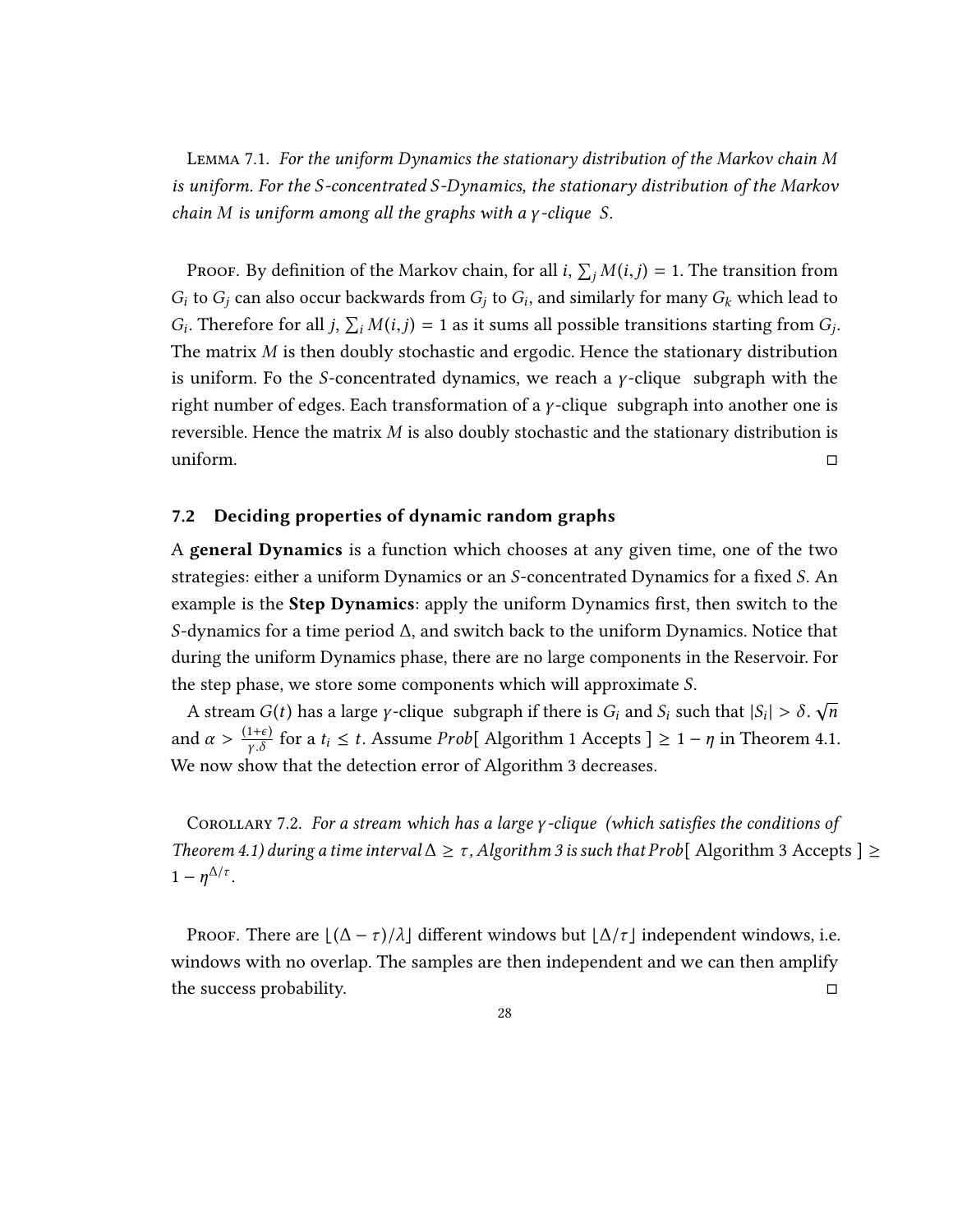For the random graphs generated by the uniform Dynamics, the situation is different and the error will increase. If we assume that: *Prob*[ Algorithm 1 Rejects ]  $\geq 1 - \eta'$ , the detection error of Algorithm 3 is given by:

<span id="page-28-1"></span>Corollary 7.3. For a stream of random graphs which follow the uniform Dynamics, Algorithm 3 is such that:

*Prob*[ Algorithm 3 Rejects ] 
$$
\geq 1 - (\frac{t - \tau}{\lambda}) \cdot \eta'
$$

Proof. There are  $\lfloor \frac{t-\tau}{\lambda} \rfloor$  windows and the error probability is less than the sum of the errors for each window. □

#### <span id="page-28-0"></span>7.3 Dynamic estimation of  $S$

Consider random graphs generated by a step Dynamics, i.e. a strategy which maintains an S concentration during a time interval  $\Delta \geq \tau$ . In this case, we can improve the qual-ity of the approximation of Theorem [6.1.](#page-22-2) Assume  $|S \setminus \widehat{S}| \le \rho$ . |S| for Algorithm 2, where  $\rho \leq 1$ . Let  $\varepsilon$  be an arbitrary tolerated error, and say that  $\widehat{S}\varepsilon$ -approximates S if  $|S \setminus \widehat{S}| \leq \varepsilon$ .  $|S|$ 

Dynamic very dense subgraph estimation Algorithm 4 (t,  $\varepsilon$ ). Let  $\widehat{S} = \emptyset$ . Consider the first independent  $I = \log(\varepsilon) / \log(\rho)$  windows  $w_i$  when  $C_i$ , the largest connected component of the reservoir  $R_i$  at time  $t_i < t$  is such that  $|C_i| > n_i^{1/8} \ln^2$  $n_i$ . Then  $\widehat{S} = \widehat{S} \cup 2\text{-core}(C_i)$ .

<span id="page-28-2"></span>Corollary 7.4. For a stream generated by the step Dynamics during a time interval  $\Delta \geq I.\tau$ , Algorithm 4 will  $\varepsilon$ -approximate S almost surely.

PROOF. There are at least  $I$  independent windows where we have a large connected component. For each element in S, there is a probability  $\rho$  not to be selected in  $\widehat{S}$  for each window. For *I* independent windows, the probability not to be selected is  $\rho^I = \varepsilon$ , hence a point is selected with probability 1 − ε. By Theorem [6.1](#page-22-2) very few nodes of  $V - S$  are in  $\widehat{S}$ .  $\widehat{\mathcal{S}}$ .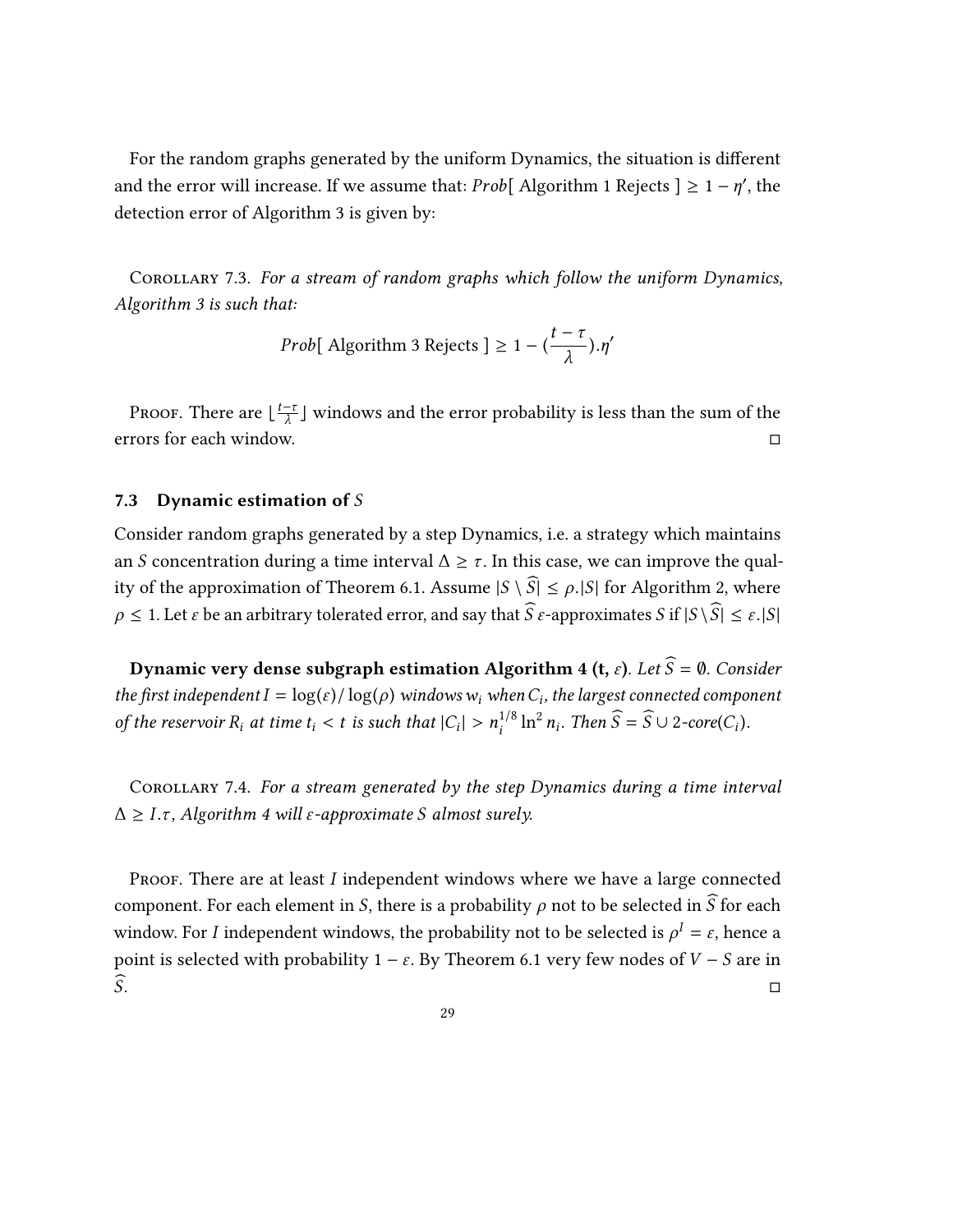#### <span id="page-29-0"></span>7.4 Implementation

An implementation of the method, in [\[12\]](#page-30-14), considers streams of edges defined by Twitter graphs[4](#page-29-9) associated with tags (for example #bitcoin or #cnn). With windows of length  $\tau = 1$  hour and step  $\lambda = 30$  mins, there were  $m = 20.10^3$  edges per window and the size k of the Reservoir was 500, of the order of  $\sqrt{m}$ . The #bitcoin stream has a unique giant component C in the Reservoir with approximately 100 edges, i.e. a compression factor of approximately 2.10<sup>2</sup>. In practice, a giant component in the Reservoir is the witness of a large *γ*-clique, even though the coefficient  $\gamma$  can be small. The analysis of the variations of the sizes of the giant components over time is one of the motivations for the dynamic random graphs introduced in this paper. Classical methods [\[1\]](#page-29-7) to detect communities in social graphs use Modules and Spectral techniques, which require to store the entire graph.

#### REFERENCES

- <span id="page-29-7"></span><span id="page-29-1"></span>[1] Charu C. Aggarwal and Haixun Wang. Managing and Mining Graph Data. Springer Publishing Company, Incorporated, 1st edition, 2010.
- <span id="page-29-4"></span>[2] William Aiello, Fan Chung, and Linyuan Lu. A random graph model for power law graphs. Experimental Math, 10:53–66, 2000.
- <span id="page-29-5"></span>[3] Réka Albert and Albert-László Barabási. Topology of evolving networks: Local events and universality. Phys. Rev. Lett., 85:5234–5237, 2000.
- <span id="page-29-6"></span>[4] Brian Babcock, Mayur Datar, and Rajeev Motwani. Sampling from a moving window over streaming data. In Proceedings of the Thirteenth Annual ACM-SIAM Symposium on Discrete Algorithms, SODA '02, pages 633–634, 2002.
- <span id="page-29-2"></span>[5] Bahman Bahmani, Ravi Kumar, and Sergei Vassilvitskii. Densest subgraph in streaming and mapreduce. Proc. VLDB Endow., 5(5):454–465, January 2012.
- <span id="page-29-8"></span>[6] Ziv Bar-Yossef, T. S. Jayram, Ravi Kumar, and D. Sivakumar. An information statistics approach to data stream and communication complexity. Journal of Computer and System Sciences, 68(4):702 – 732, 2004.
- <span id="page-29-3"></span>[7] A. Barabasi and R.Albert. The emergence of scaling in random networks. In Science 286, pages 509-512, 1999.

<span id="page-29-9"></span><sup>&</sup>lt;sup>4</sup>The nodes of a Twitter graph are the tags, either @x or #t. A tweet sent by @x which contains the tags @y and #t generates the edges  $(\omega x, \omega y)$  and  $(\omega x, \#t)$ . Given a tag or a set of tags, Twitter sends in a stream all the tweets which contain one of the selected tags. The stream of tweets is transformed into a stream of edges.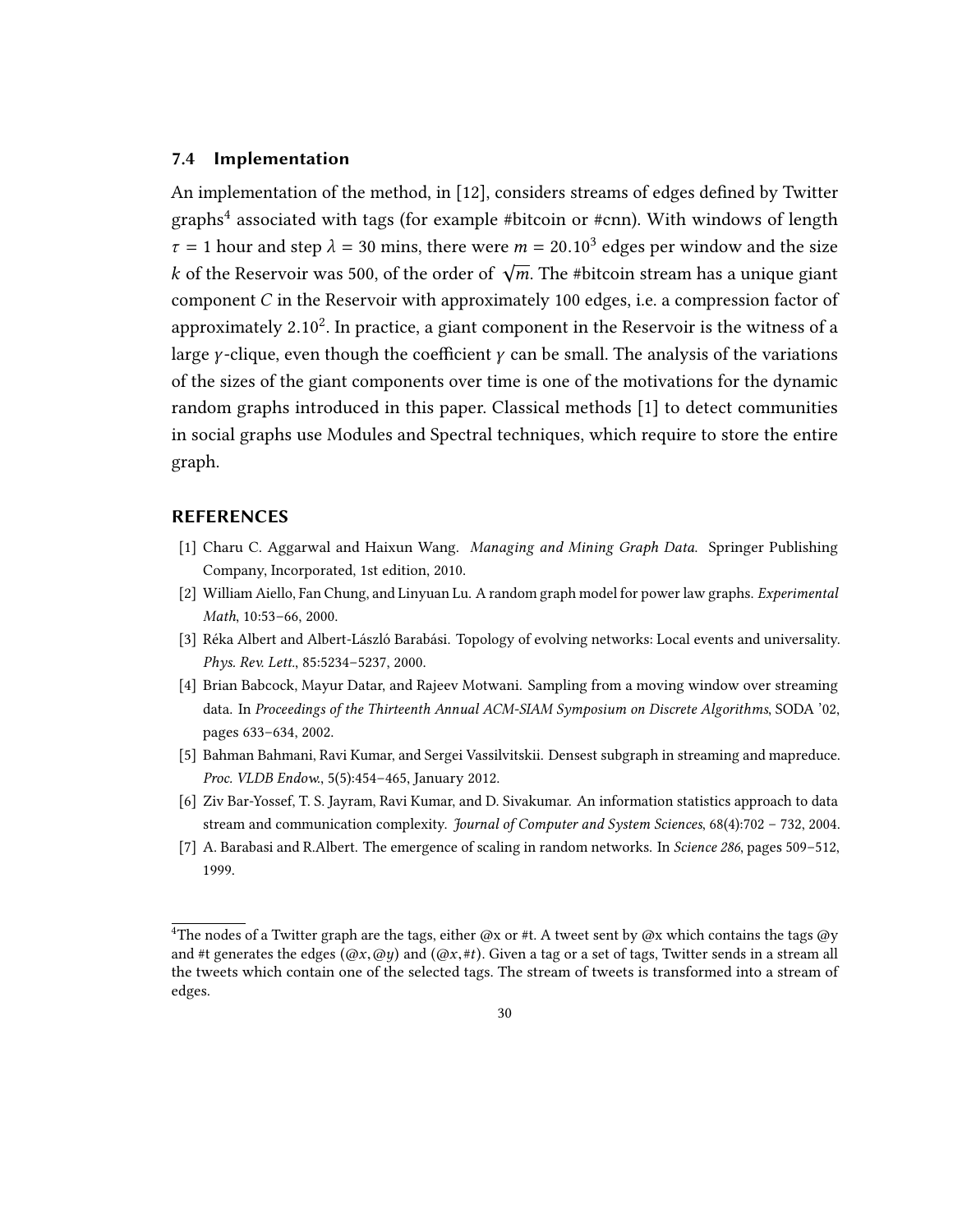- <span id="page-30-0"></span>[8] Sayan Bhattacharya, Monika Henzinger, Danupon Nanongkai, and Charalampos E. Tsourakakis. Spaceand time-efficient algorithm for maintaining dense subgraphs on one-pass dynamic streams. CoRR, abs/1504.02268, 2015.
- <span id="page-30-6"></span>[9] Vladimir Braverman, Rafail Ostrovsky, and Carlo Zaniolo. Optimal sampling from sliding windows. In Proceedings of the Twenty-eighth ACM SIGMOD-SIGACT-SIGART Symposium on Principles of Database Systems, PODS '09, pages 147–156, 2009.
- <span id="page-30-8"></span>[10] Amit Chakrabarti, Subhash Khot, and Xiaodong Sun. Near-optimal lower bounds on the multi-party communication complexity of set disjointness. In In IEEE Conference on Computational Complexity, pages 107–117, 2003.
- <span id="page-30-12"></span>[11] Fan Chung, Paul Horn, and Linyuan Lu. Percolation in general graphs. Internet Math., 6(3):331–347, 2009.
- <span id="page-30-14"></span>[12] M. de Rougemont and G. Vimont. The content correlation of streaming edges. In IEEE International Conference on Big Data, pages 1101–1106, 2018.
- <span id="page-30-9"></span>[13] Camil Demetrescu, David Eppstein, Zvi Galil, and Giuseppe F. Italiano. Dynamic graph algorithms. In Mikhail J. Atallah and Marina Blanton, editors, Algorithms and Theory of Computation Handbook. 2010.
- <span id="page-30-11"></span>[14] Jian Ding, Eyal Lubetzky, and Yuval Peres. Anatomy of the giant component: The strictly supercritical regime. European Journal of Combinatorics, 35:155 – 168, 2014.
- <span id="page-30-4"></span>[15] Mark E.J. Newman, Steven H. Strogatz, and Duncan Watts. Random graphs with arbitrary degree distributions and their applications. Physical review. E, Statistical, nonlinear, and soft matter physics, 64:026118, 09 2001.
- <span id="page-30-1"></span>[16] Alessandro Epasto, Silvio Lattanzi, and Mauro Sozio. Efficient densest subgraph computation in evolving graphs. In Proceedings of the 24th International Conference on World Wide Web, WWW '15, pages 300–310, 2015.
- <span id="page-30-10"></span>[17] P. Erdös and A Renyi. On the evolution of random graphs. In Publication of the mathematical institute of the Hungarian Academy of Sciences, pages 17–61, 1960.
- <span id="page-30-13"></span>[18] P. ErdÅŚs and T. Gallai. GrÃąfok elÅŚÃŋrt fokszÃamÞ pontokkal. Matematikai Lapok, 11:264âĂŞ274, 1960.
- <span id="page-30-2"></span>[19] Hossein Esfandiari, MohammadTaghi Hajiaghayi, and David P. Woodruff. Applications of uniform sampling: Densest subgraph and beyond. CoRR, abs/1506.04505, 2015.
- <span id="page-30-3"></span>[20] J. Hastad. Clique is hard to approximate within  $n^{1-\epsilon}$ . In Proceedings of the 37th Annual Symposium on Foundations of Computer Science, FOCS '96, pages 627–. IEEE Computer Society, 1996.
- <span id="page-30-7"></span>[21] Samir Khuller and Barna Saha. On finding dense subgraphs. In Proceedings of the 36th International Colloquium on Automata, Languages and Programming: Part I, ICALP '09, pages 597–608, 2009.
- <span id="page-30-5"></span>[22] Jon M. Kleinberg, Ravi Kumar, Prabhakar Raghavan, Sridhar Rajagopalan, and Andrew S. Tomkins. The web as a graph: Measurements, models, and methods. In Takano Asano, Hideki Imai, D. T. Lee, Shin-ichi Nakano, and Takeshi Tokuyama, editors, Computing and Combinatorics, pages 1-17, Berlin, Heidelberg, 1999. Springer Berlin Heidelberg.